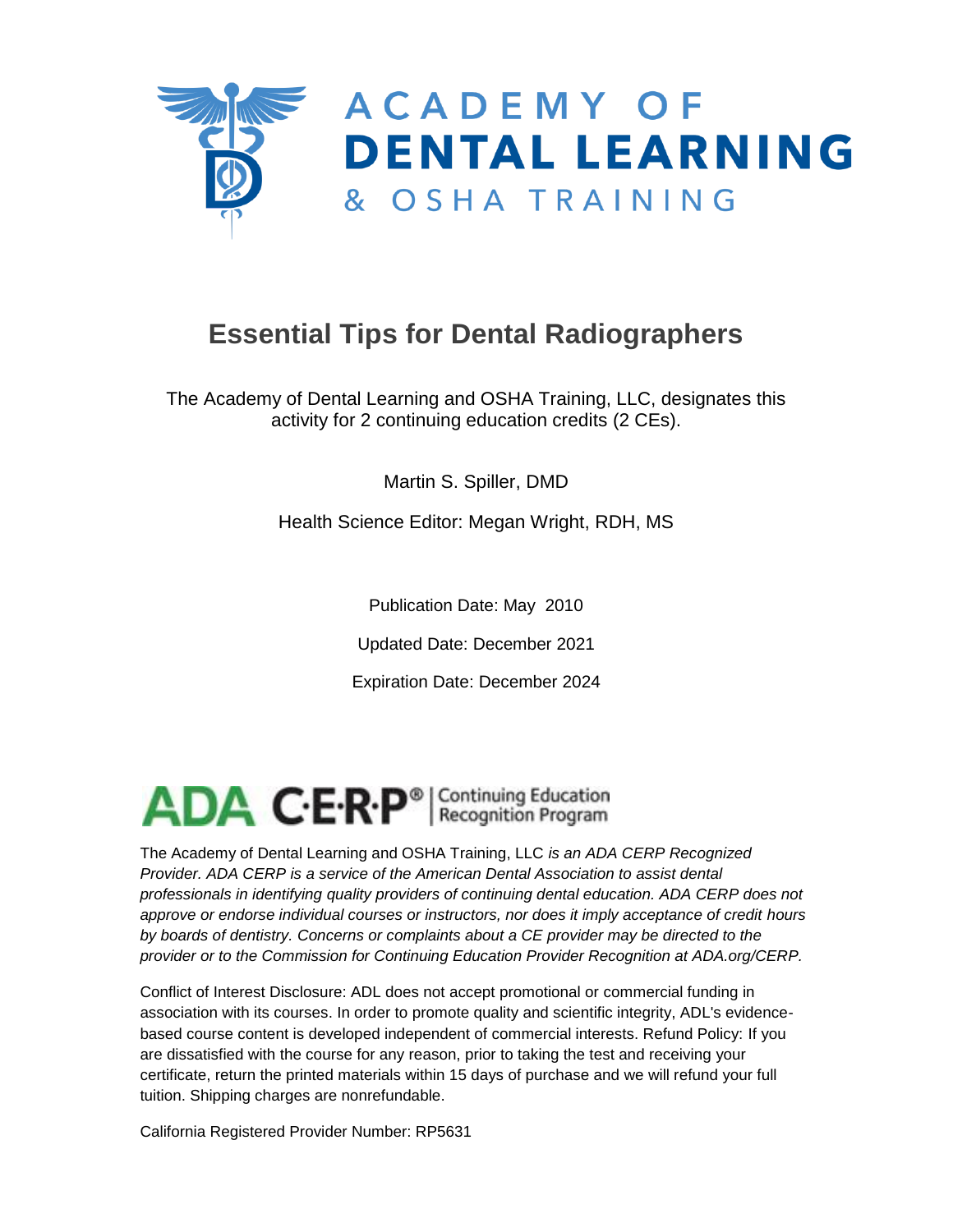#### **Answer Sheet: Essential Tips for Dental Radiographers**

| 1.                                                                                                                          | 3. |  |  | 9.                                                                                                        |  |  |  |
|-----------------------------------------------------------------------------------------------------------------------------|----|--|--|-----------------------------------------------------------------------------------------------------------|--|--|--|
|                                                                                                                             |    |  |  | 10.                                                                                                       |  |  |  |
|                                                                                                                             |    |  |  |                                                                                                           |  |  |  |
|                                                                                                                             |    |  |  | License State: _________________ License Number: _______________________ Expiration Date ________________ |  |  |  |
|                                                                                                                             |    |  |  |                                                                                                           |  |  |  |
|                                                                                                                             |    |  |  |                                                                                                           |  |  |  |
|                                                                                                                             |    |  |  |                                                                                                           |  |  |  |
|                                                                                                                             |    |  |  |                                                                                                           |  |  |  |
| If you have downloaded the course and printed the answer sheet from the Internet please enter<br>payment information below. |    |  |  |                                                                                                           |  |  |  |
|                                                                                                                             |    |  |  |                                                                                                           |  |  |  |
|                                                                                                                             |    |  |  |                                                                                                           |  |  |  |
|                                                                                                                             |    |  |  | *To enter your answers online you MUST return to our website www.dentallearning.org.                      |  |  |  |

Return answer sheet:

- Via fax: 800.886.3009
- Via email: CESupport@dentallearning.org
- Postal Mail: ADL, PO Box 14585, Albany, NY 12212

\*\*\*PLEASE PRINT CLEARLY; ILLEGIBLE ANSWER SHEETS WILL NOT BE PROCESSED.

Notes: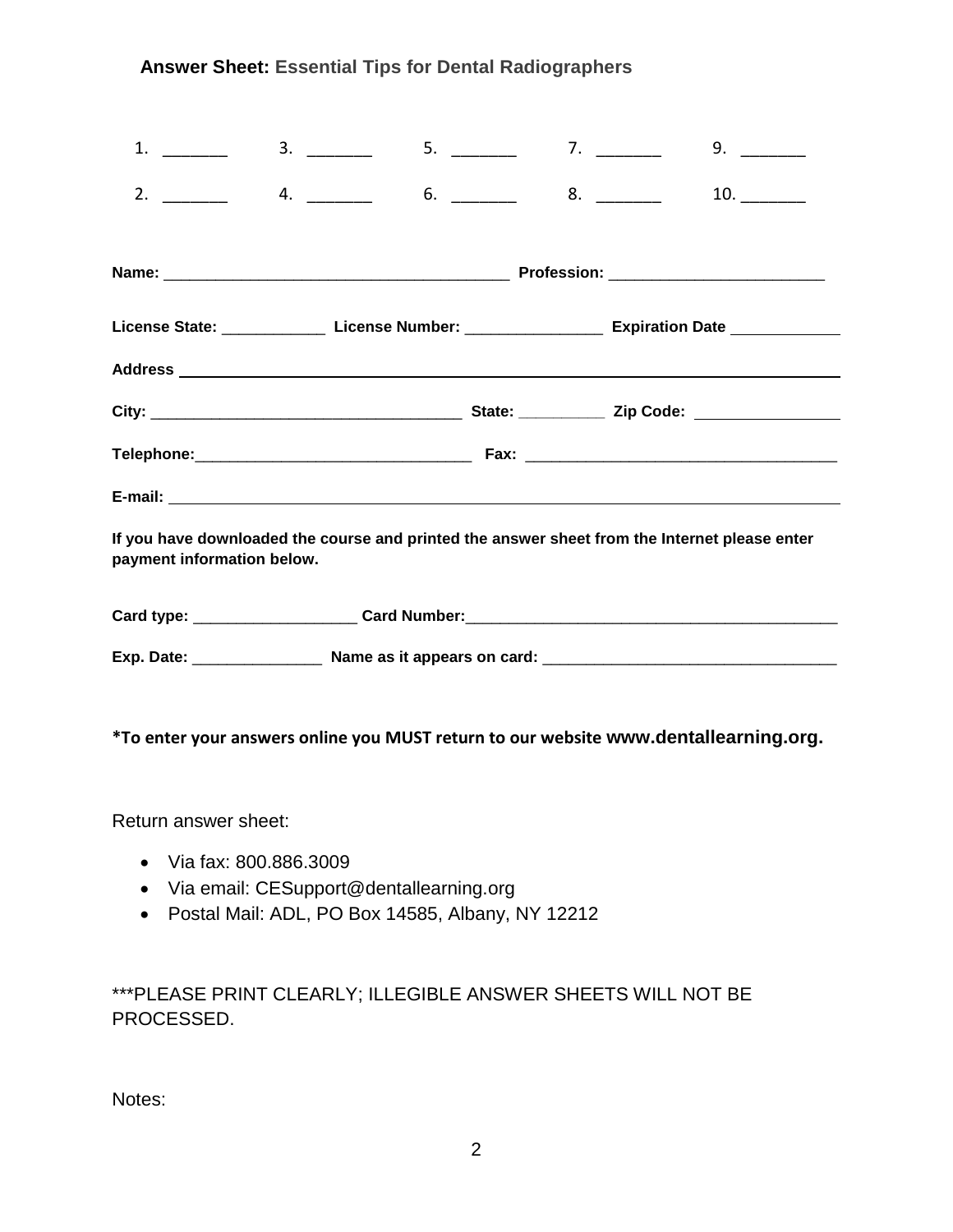#### **Course Evaluation**

| Please place an X in the box to rate these<br>statements:                                                                                                                                                                                                                       | Poor                                          | Fair | Good | <b>Very</b><br>Good | <b>Excellent</b> |
|---------------------------------------------------------------------------------------------------------------------------------------------------------------------------------------------------------------------------------------------------------------------------------|-----------------------------------------------|------|------|---------------------|------------------|
| The content fulfills the overall purpose of the course.                                                                                                                                                                                                                         |                                               |      |      |                     |                  |
| The content fulfills each of the course objectives.                                                                                                                                                                                                                             |                                               |      |      |                     |                  |
| The course subject matter is accurate.                                                                                                                                                                                                                                          |                                               |      |      |                     |                  |
| The material presented is understandable.                                                                                                                                                                                                                                       |                                               |      |      |                     |                  |
| The teaching/learning method is effective.                                                                                                                                                                                                                                      |                                               |      |      |                     |                  |
| The answers to the test questions are appropriately<br>covered in the course.                                                                                                                                                                                                   |                                               |      |      |                     |                  |
| How would you rate this course overall?                                                                                                                                                                                                                                         |                                               |      |      |                     |                  |
| Time to complete the entire course and the test?                                                                                                                                                                                                                                | <b>Hours:</b><br><b>Minutes:</b>              |      |      |                     |                  |
|                                                                                                                                                                                                                                                                                 | Google                                        |      |      |                     |                  |
|                                                                                                                                                                                                                                                                                 | <b>Other Search Engine</b><br>Friend/CoWorker |      |      |                     |                  |
|                                                                                                                                                                                                                                                                                 |                                               |      |      |                     |                  |
|                                                                                                                                                                                                                                                                                 | <b>Other</b>                                  |      |      |                     |                  |
| Do you have any suggestions about how we can improve this course? If so please note them on a<br>separate sheet of paper and send it in with your answer sheet.<br>If you studied the course online, did all the links work? If not please note the page and link on a separate |                                               |      |      |                     |                  |

sheet of paper and send it in with your answer sheet so we can fix it.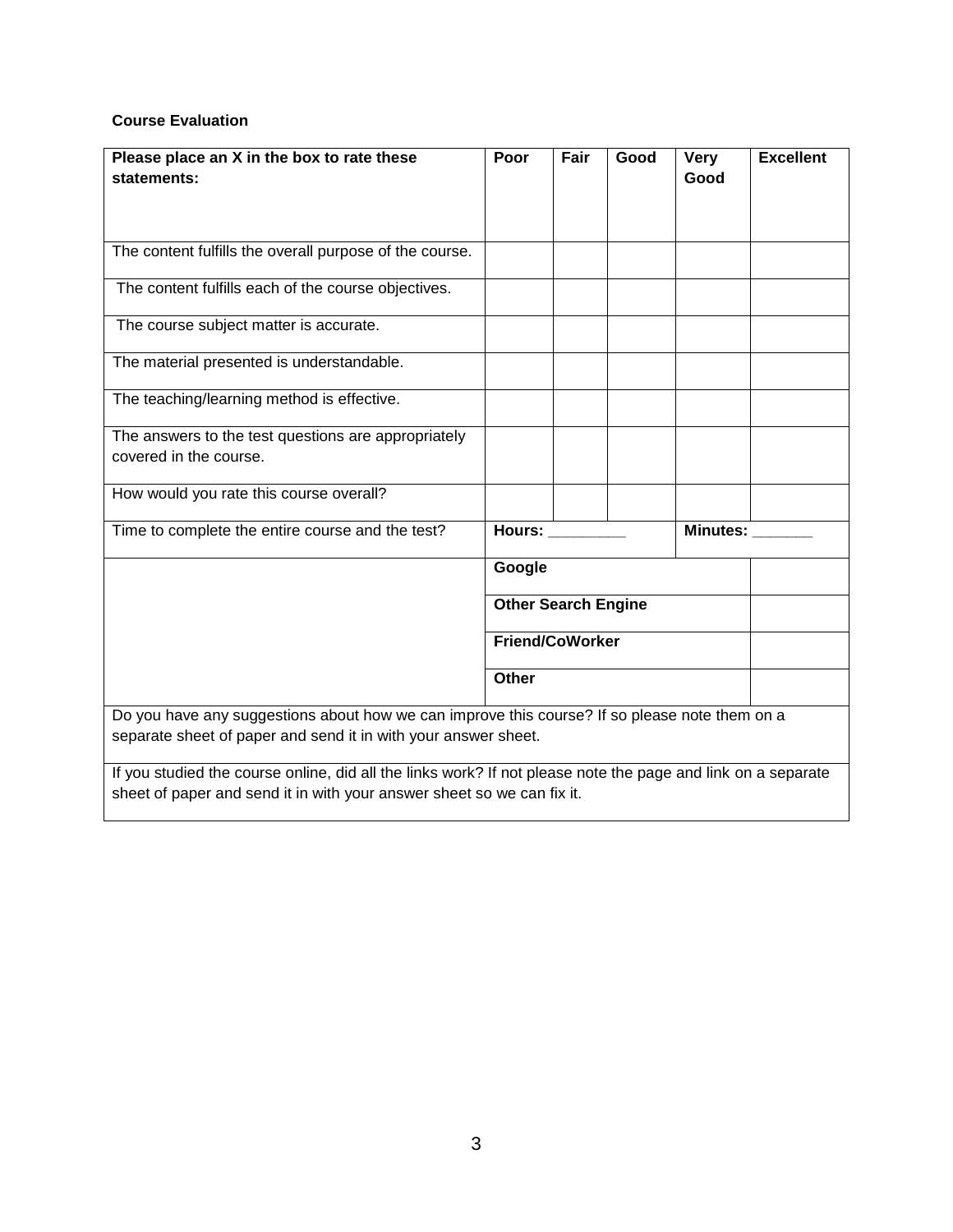### **Instructions**

- 1. Review the Objectives: Objectives provide an overview of the entire course.
- 2. Read the course material.
- 3. Complete the test:
	- a. Return to our website: [www.dentallearning.org,](http://www.dentallearning.org/) click on Take the Exam, enter your answers, register, if you are new customer (existing customers login), pay for the course, click Grade Test. Your test will be graded immediately. If required, complete the course evaluation. Your certificate will display for you to print.
	- b. If you would rather, you may return your completed answer sheet and course evaluation to us via the options listed below.

To successfully complete the course you must score 80% or above on the test. If you do not score 80% you may retake the test one more time free of charge. If you fail a second time you must purchase a new course and test.

If you've downloaded this coursebook off the Internet you can:

- Return to our website [\(www.dentallearning.org\)](http://www.dentallearning.org/) to take the test online (only if you have not purchased the coursebook separately). You will need to provide credit card information at the time you submit your test online for scoring.
- Write your answers on the one-page answer sheet included in this book, complete the credit card payment information, and return the form to the address below, fax, or email address below. Or, you may send a check or money order to the address below with your answer sheet.

Academy of Dental Learning and OSHA Training, LLC (ADL) P.O. Box 14585 Albany, NY 12212 Fax: 800.886.3009 Email: CESupport@dentallearning.org

Answer sheets received without payment will not be processed.

We grade all tests in a timely manner; if you do not receive your certificate within five days, please email [CESupport@dentallearning.org](mailto:CESupport@dentallearning.org).

There is no time limit for return of your answer sheet. Completion dates are taken from the envelope postmark or the finish date recorded in the computer when you do an online exam. Tests MUST be completed in the licensing cycle you wish to use the credits.

If you are dissatisfied with the course for any reason, prior to taking the test and receiving your certificate, return the printed materials within 15 days of purchase and we will refund your full tuition. Shipping charges are nonrefundable.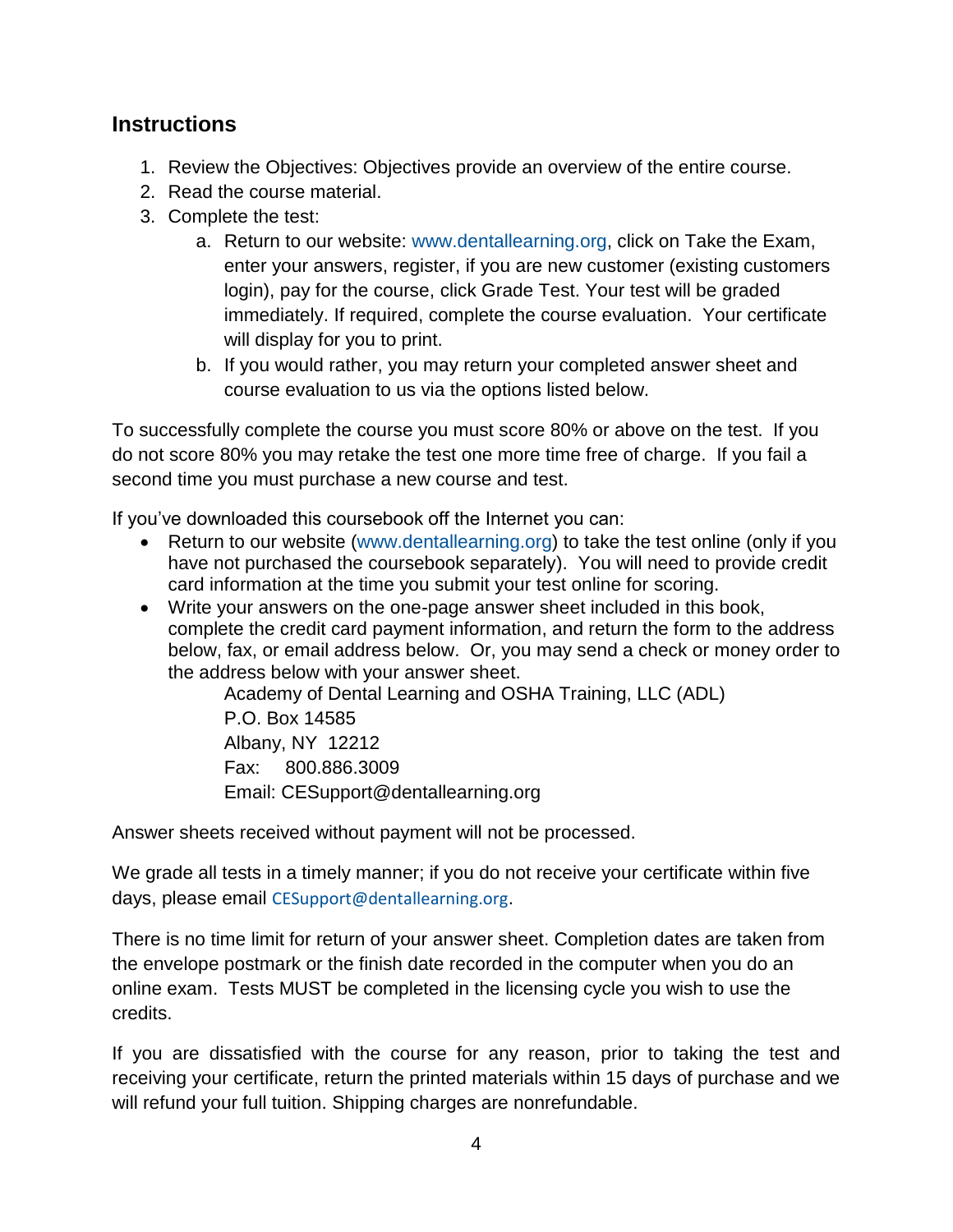If someone else would like to use this material after you are done, he or she may register with us and take advantage of a "sharing discount". Courses downloaded from the Internet can be shared at the same tuition rate as currently available on our website. Please call us if you need an extra answer sheet or download one from our website. There is no "sharing discount" for online exams.

The author and ADL have made every effort to include information in this course that is factual and conforms to accepted standards of care. This course is not to be used as a sole reference for treatment decisions. It is your responsibility to understand your legal obligations and license requirements when treating patients. ADL is not responsible for the misuse of information presented in this course. The material in this course cannot be reproduced or transmitted in any way without the written consent of ADL.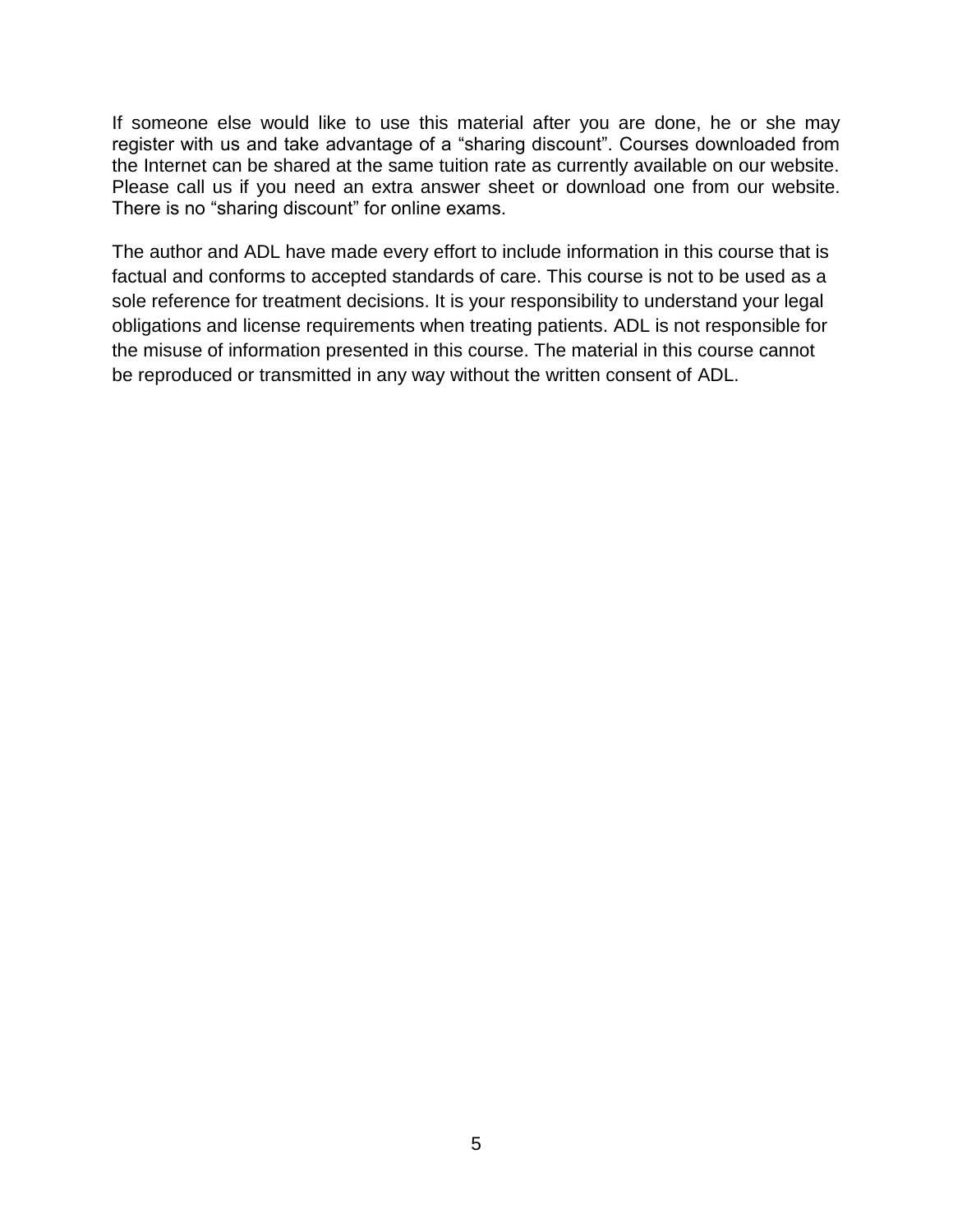# **Table of Contents**

| <b>Answer Sheet</b>                                | $\overline{2}$   |
|----------------------------------------------------|------------------|
| Evaluation                                         | 3                |
| Instructions                                       | 4                |
| <b>Table of Contents</b>                           | 6                |
| <b>Course Description</b>                          | $\overline{7}$   |
| Objectives                                         | $\overline{7}$   |
| About the Authors                                  | $\overline{7}$   |
| The History of X-Rays                              | 8                |
| <b>Shadow Casting</b>                              | 9                |
| Parallel Technique vs. Bisecting the Angle         | $\boldsymbol{9}$ |
| <b>Shadow Casting Tricks</b>                       | 11               |
| Radiographic Surveys                               | 15               |
| Density, Contrast and Related Dental Imaging Terms | 21               |
| Digital Radiography                                | 23               |
| <b>Infection Control</b>                           | 29               |
| <b>Patient Management</b>                          | 30               |
| <b>Taking Quality X-Rays</b>                       | 34               |
| <b>Common Operator Errors</b>                      | 34               |
| Conclusion                                         | 36               |
| References                                         | 36               |
| <b>Course Test</b>                                 | 37               |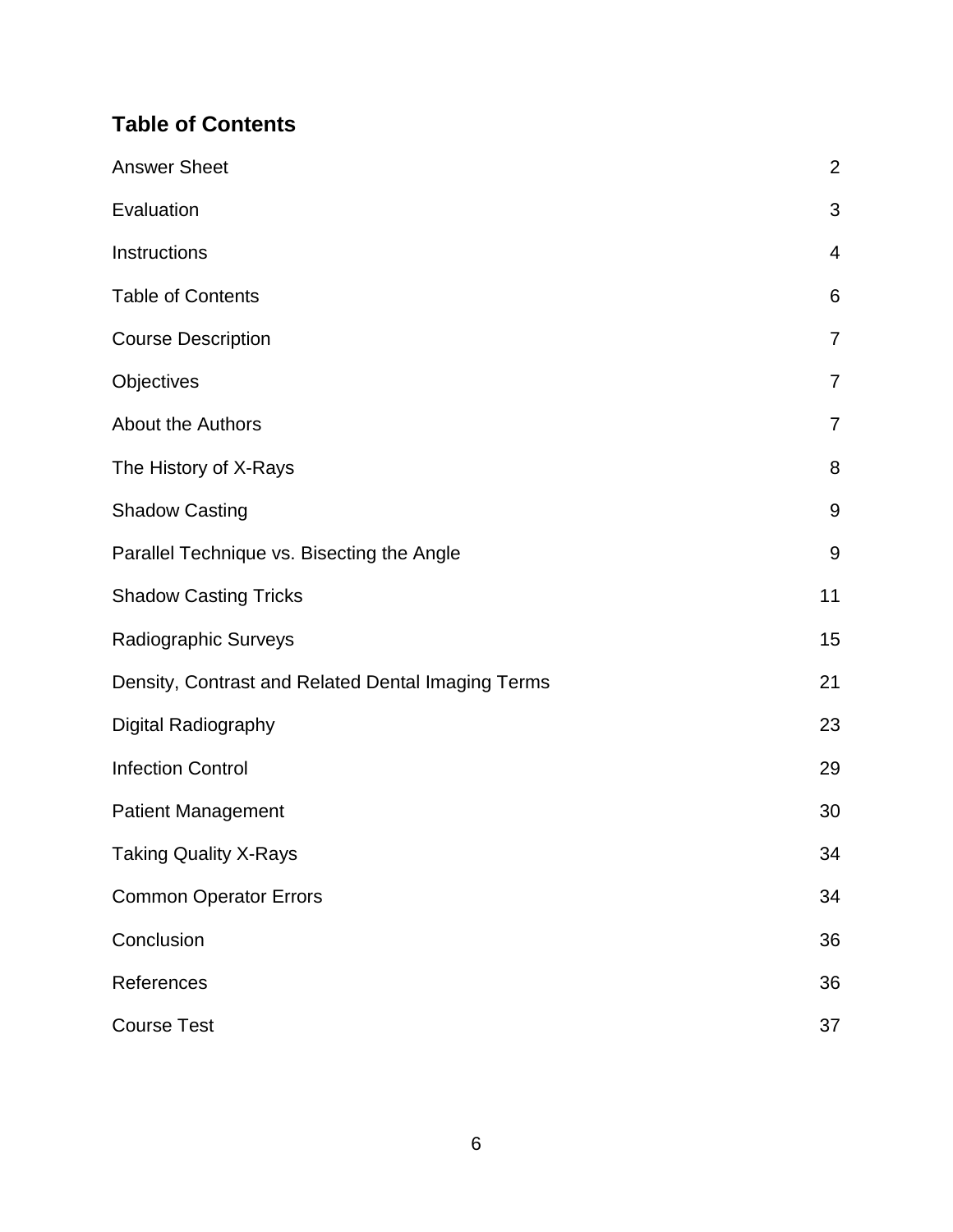### **Course Description**

This course begins its discussion with shadow casting techniques, the Clark Shift, and then continues to examine intraoral film placement, descriptions of radiographic surveys, and patient management techniques including how to control gagging. The course discusses film processing principles, mounting, infection control, and common operator errors. It provides information regarding qualities of excellent radiographs and useful techniques that, if mastered, ensure quality x-rays.

## **Objectives**

At the completion of this course, the learner will be able to:

- Name the main series of dental x-rays.
- List all the qualities of excellent x-rays and know the steps to achieve them.
- Understand the benefits and drawbacks of implementing digital radiology in a dental office.
- Describe proper processing techniques for exposed film.
- List common X-Ray operator errors and ways to avoid them.

### **About the Authors**

### **Martin S. Spiller, DMD**



Martin Spiller graduated in 1978 from Tufts School of Dental Medicine. He is licensed in the state of Massachusetts and has been practicing general dentistry in Townsend, MA since 1984. Upon graduation from dental school, Dr. Spiller spent four years as a U.S. Army officer. During this time he attended a dental general practice residency in which he received training in numerous dental specialties including: oral surgery, endodontics, pedodontics, and orofacial surgical techniques and facial trauma.

In 2000, he began work on a general dentistry website (www.doctorspiller.com). The intention at first was to educate the general public about dental procedures and the concepts behind them. Eventually, the website became popular with dental professional Students. Dr. Spiller was asked to write this course based on academic study, hard won experience in the practice of dentistry, and his proven ability to write clear and concise content.

### **Megan Wright, RDH, MS**

Ms. Wright is a continuing education editor and writer as well as a Temp PRN with agencies in the Washington State area. Ms. Wright earned her MS at the UNM and Pierce College of Washington State in 1997 and certification in Utilization of the 970 Diode Laser and Safety in Dentistry in February of 2015. Ms. Wright works to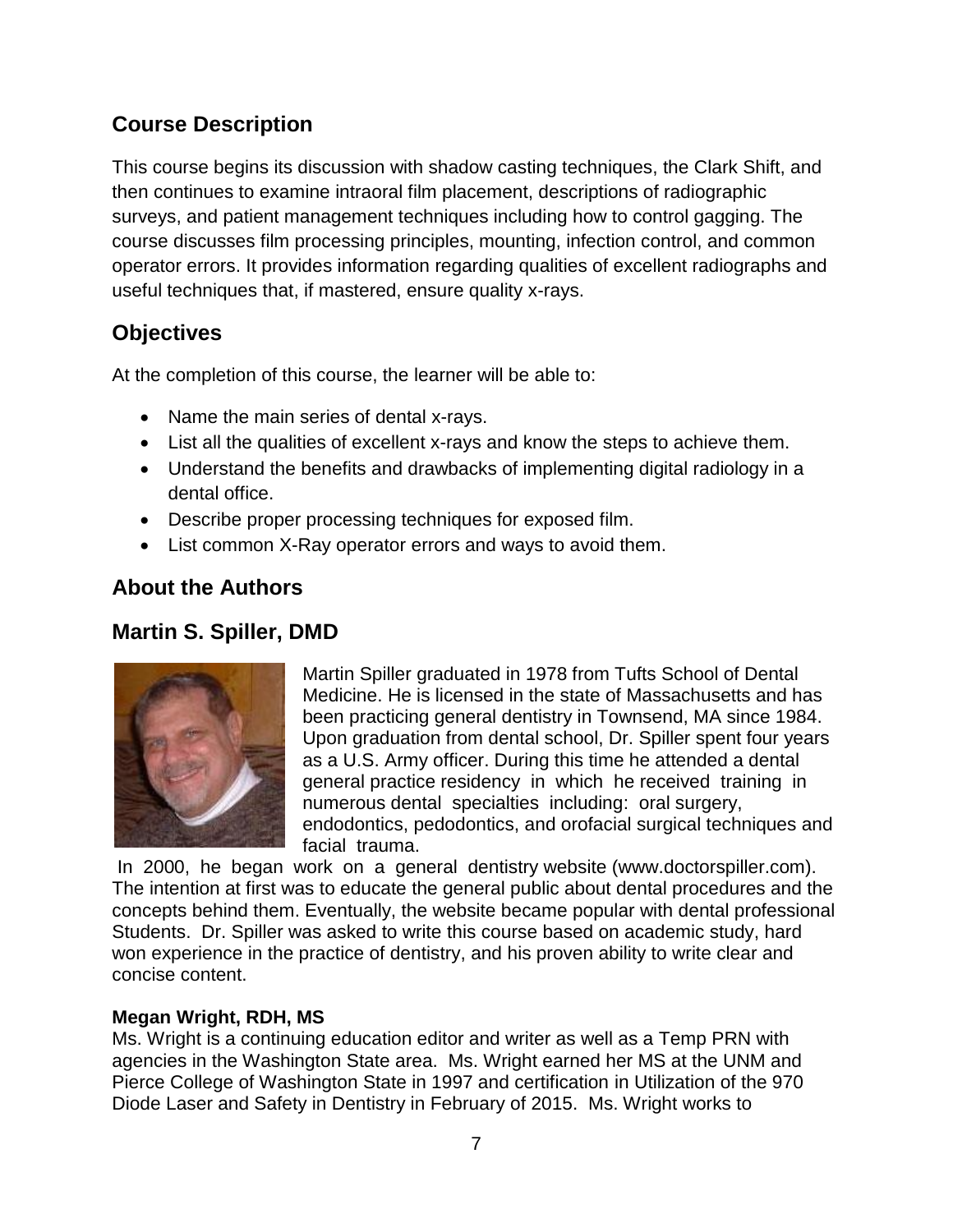implement Dental Education seminars as a Hospital-Dental Liaison building collaborative, mutual efforts to promote patient wellness between medical practitioners and dentists while prioritizing care for untreated, medially compromised patients.

### **The History of X-Rays**

Wilhelm Conrad Roentgen, a Bavarian physicist, discovered x-rays. He was working with sealed glass vacuum tubes, each containing a cathode and anode. During his experiments, he applied voltage to these tubes and noticed a screen near the tubes was glowing. He blocked the path of the rays to see if this would prevent the screen from glowing. When he placed his own hand between the tube and screen, he could see the outline of his bones on the screen. This historic discovery, on November 8, 1895, dramatically changed diagnostic procedures in medicine and dentistry. Roentgen received the first Nobel Prize in physics in 1901 for his discovery of x-rays.



Roentgen's Hand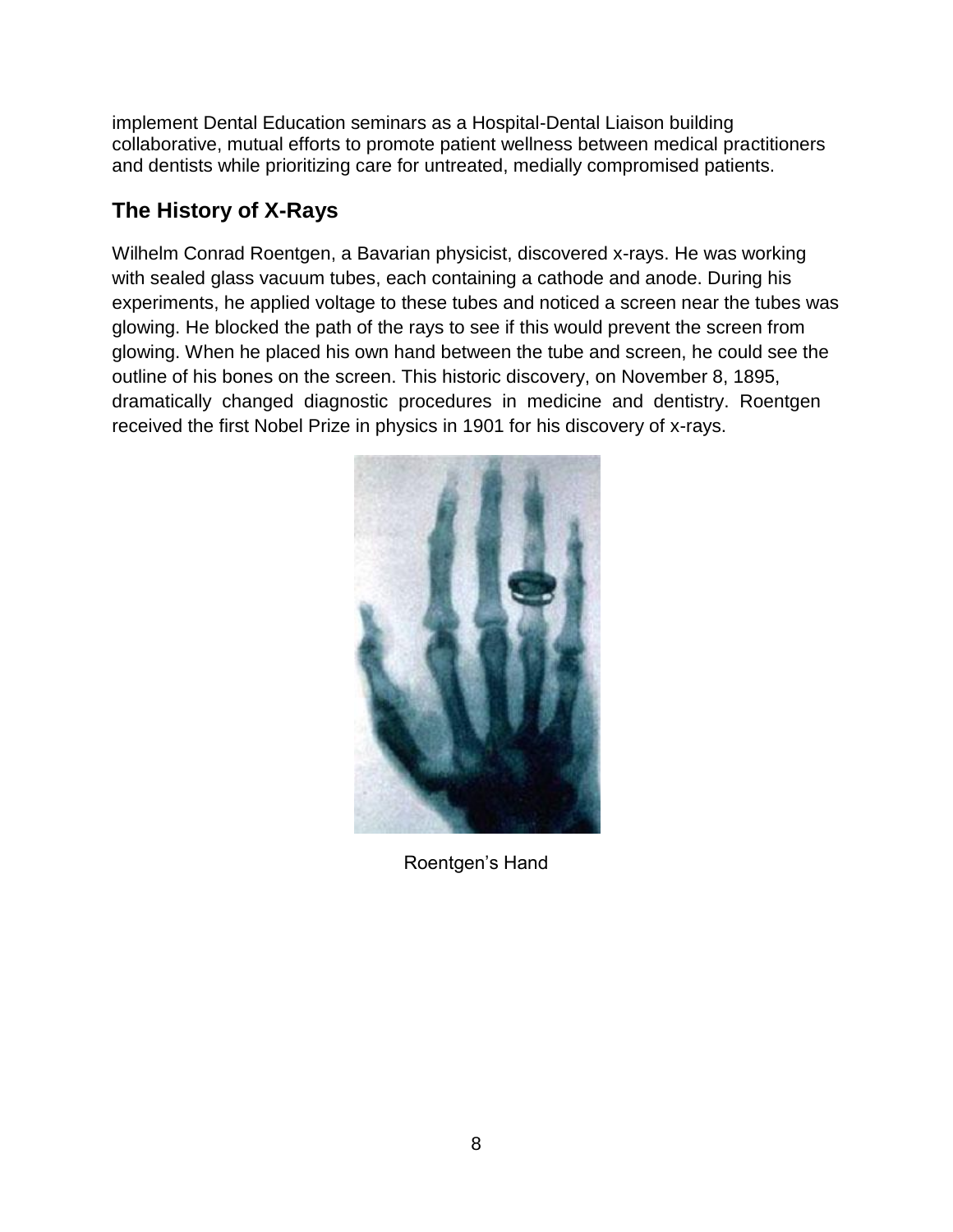### **Shadow Casting**



One of the most important concepts in dental radiography is shadow casting. Once the operator realizes the correlation between the position and angulation of the various elements in radiography and the way ordinary shadows are cast (for example, the way your own shadow is cast on the ground on a sunny day) , the entire process of film/sensor and source placement becomes easier to understand. Only the basics of shadow casting are reviewed in this course. For a detailed presentation of shadow casting, and more regarding film use, refer to our Advanced Radiology course.

### **Parallel Technique vs. Bisecting the Angle**

#### **Parallel Technique**

The receptor and long axis of the tooth should be parallel. As in the paralleling technique, the distortion of the recorded image is decreased. A projector casting our shadow on a perpendicular wall shows a reasonable representation of our shape in the shadow. However, if we stand as the sun sets, our shadow on the ground gets longer and longer. The shadow elongation is greater at the feet than at the head. When the sun is directly overhead, our shadow is extremely foreshortened. This sort of distortion is important to understand when taking periapical films, since often, there is not enough room in the mouth to place film parallel to the teeth.



The image below, left shows an extracted tooth lying flat on x-ray with the beam aimed at 90 degrees to both. This image shows the truest representation of the tooth size and shape.

In the x-ray on the right, the beam i s at 90° to the sensor. However, the tooth crown is tilted up and lies at 30° to the sensor and beam. The tooth in this image is foreshortened. This image shows what happens when there is not enough room in the mouth to keep the sensor and beam properly aligned. The way to compensate for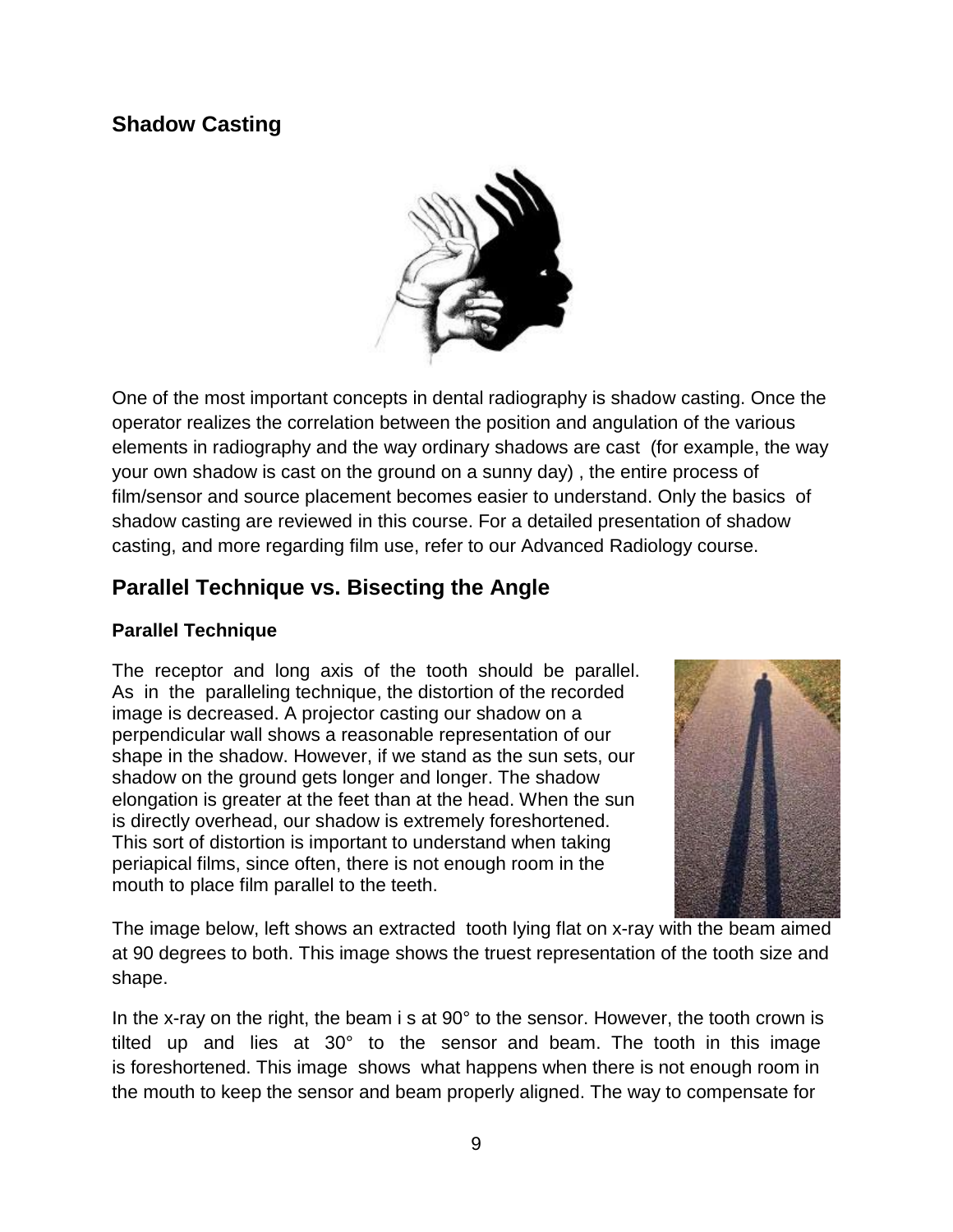this problem is to use a technique which splits or bisects the angle between the sensor and the tooth.





In the image below the tooth was at the same angle as the image to the right. The difference in the exposure was that the beam was repositioned so that it split the difference in angle between the sensor and tooth. Notice the filling is slightly foreshortened, and the pulp chamber is visible. The roots are elongated compared to the roots in the image at right. These consequences are due to adjusting the angle of the beam.

The x-ray beam should be perpendicular to the receptor. If this technique is not used, the image will shift and cause overlapping of adjacent structures on to the image. If the beam is at a lateral angle to the sensor while trying to take bitewing x -rays, the crowns of the teeth may appear to be overlapping and this will obscure the contacts.



The Rinn sensor holder keeps the beam perpendicular to the sensor, but unfortunately , the actual sensor is not always parallel to the teeth. These principles are especially important when taking bitewing x-rays in which contacts between teeth must be clearly visible.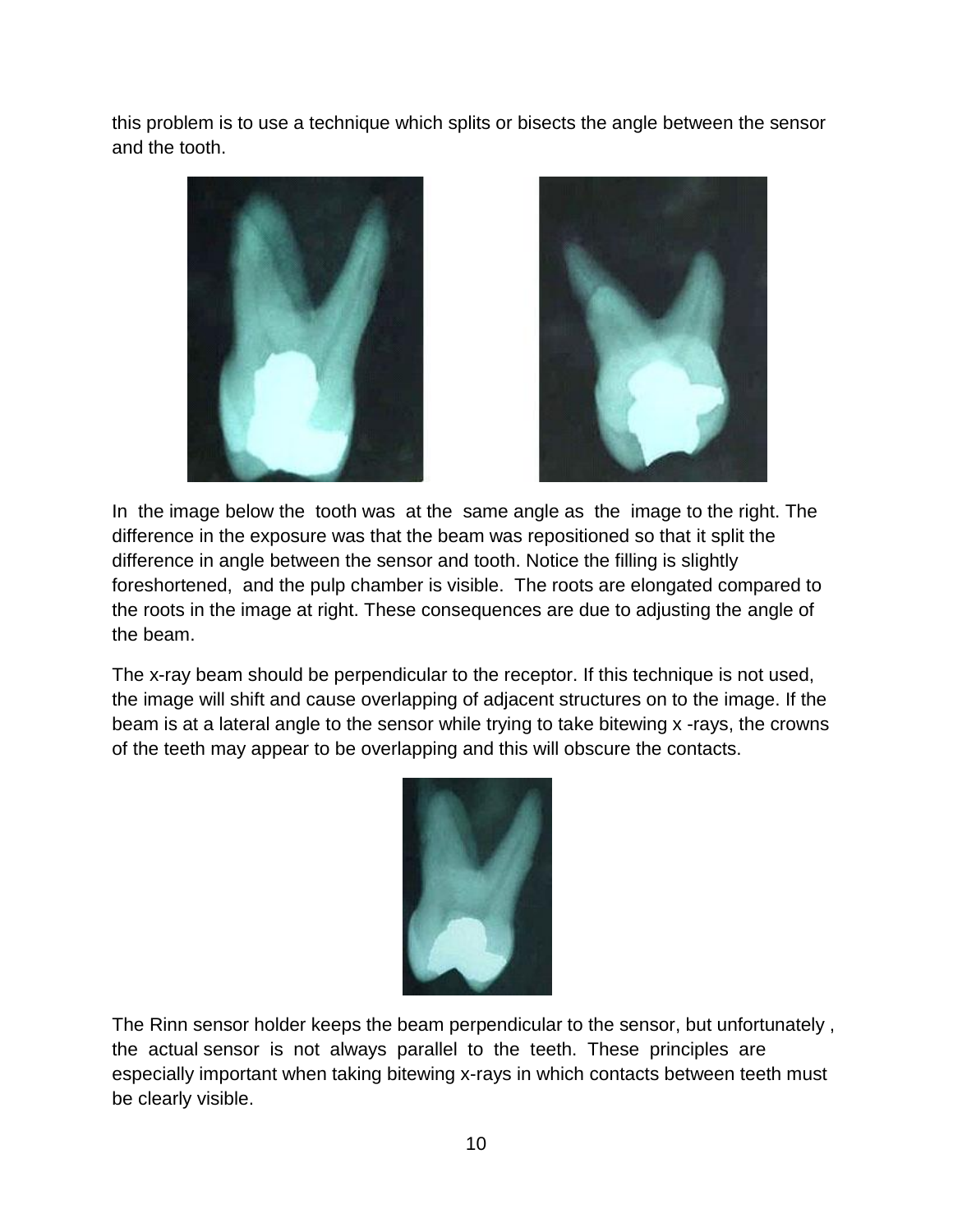Misangulation of the x-ray beam causes adjacent teeth shadows to overlap, obscuring incipient caries and other anatomical structures. This principle applies to a single tooth when multiple structures such as the nerve space and fillings may overlap in various ways depending on the relative angulations of the source and the tooth. The radiograph below, left side, was taken with all three elements--the sensor, teeth, and the beam--in optimum alignment.

The sensor is parallel to the teeth, and the beam is perpendicular to both. Notice the contact areas between the teeth are clear, and there is no overlap. The radiograph below right was taken with the sensor and teeth parallel, but the beam is angled about 20 degrees from the mesial. Notice the contacts between the teeth overlap. This overlap can easily obscure any caries that may be present. Also notice how the root caries on #14 are apparent in the left radiograph but not on #14 in the right one, which was shot from a mesial angle.



This concept is most easily understood using a simple example. Picture a sharp shadow of your hand with the fingers spread apart. As long as the palm of your hand is perpendicular to the sun, your hand's shadow is an accurate representation of your hand, fingers spread. Now imagine slowly twisting your hand so your palm becomes parallel to the sunlight. Even though you are keeping your fingers spread, the shadow shows the spaces between the fingers progressively getting smaller until the fingers overlap entirely.

### **Shadow Casting Tricks**

Having read information regarding shadow casting helps you understand why many radiographs may not come out the way you would like. The distortions you see in x-rays result from incorrect alignment of the beam, object, and sensor. Almost no intraoral radiograph is free from some degree of distortion. There are two things you can do to produce the best radiograph possible.

1. Align the three factors--the source, teeth and sensor to reduce distortion as much as possible.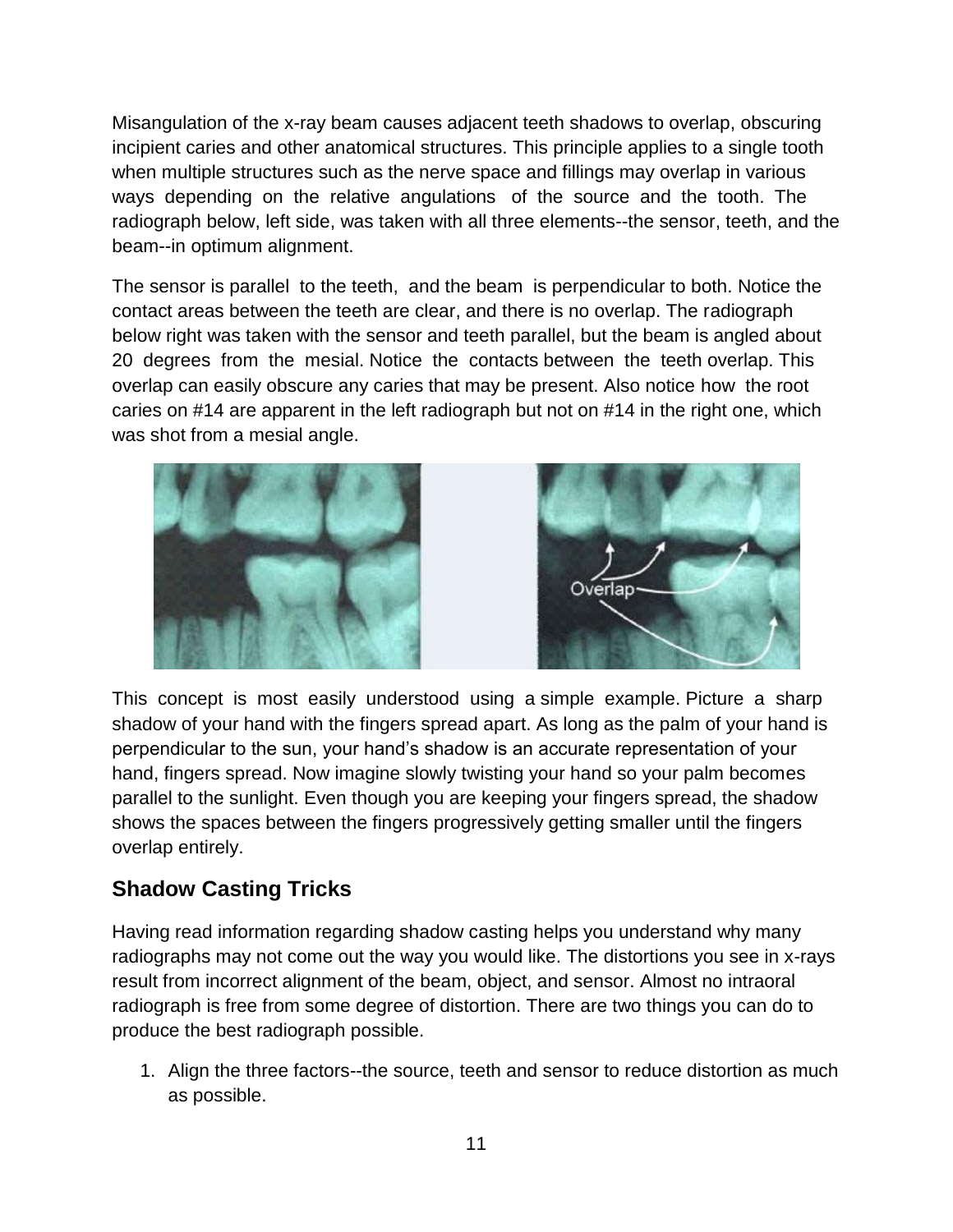2. Use, and even exaggerate, distortion to your advantage.

#### **Trick 1: Bisecting the Angle**

(Helpful when sensor cannot be placed parallel to the long axis of the teeth.)

There is an easily learned technique in which the operator can overcome most distortion (foreshortening or elongation). This technique is called bisecting the angle, and once mastered can be used to produce the least distorted images of all periapical radiographs in a full mouth series.

Bisecting the angle works especially well in cases in which a low palate or a mouth floor necessitates tilting a periapical sensor medially. While the apical part of the tooth is slightly foreshortened, coronal portions are equally elongated producing an overall image that is quite satisfactory.

Once mastered, this technique shortens the time needed to complete a full mouth series. The technique works especially well when taking periapical x-rays for endodontic purposes, because the overall radiographic length of the tooth approximates very closely with the actual occlusal-apical length.

The Rinn apparatus may be used in this procedure; however the x-ray tube is not placed parallel with the ring. The ring and alignment arm may be helpful in visualizing the film alignment. However, the dental practitioner is able to use sensor holder without the ring apparatus.

- 1. Place film in the mouth using a bite block or the sensor holder from a Rinn apparatus without the ring or the metal rod.
- 2. Position the film as close to parallel to the long axis of the tooth as is possible.
- 3. Position the x-ray tube perpendicularly to the sensor, and note the tube angle. Call this position one.
- 4. Reposition the tube perpendicular to the tooth. Call this position two.
- 5. Reposition the tube so it is at an angle exactly between positions one and two. This is the angle that will produce the least distorted shadow of the tooth.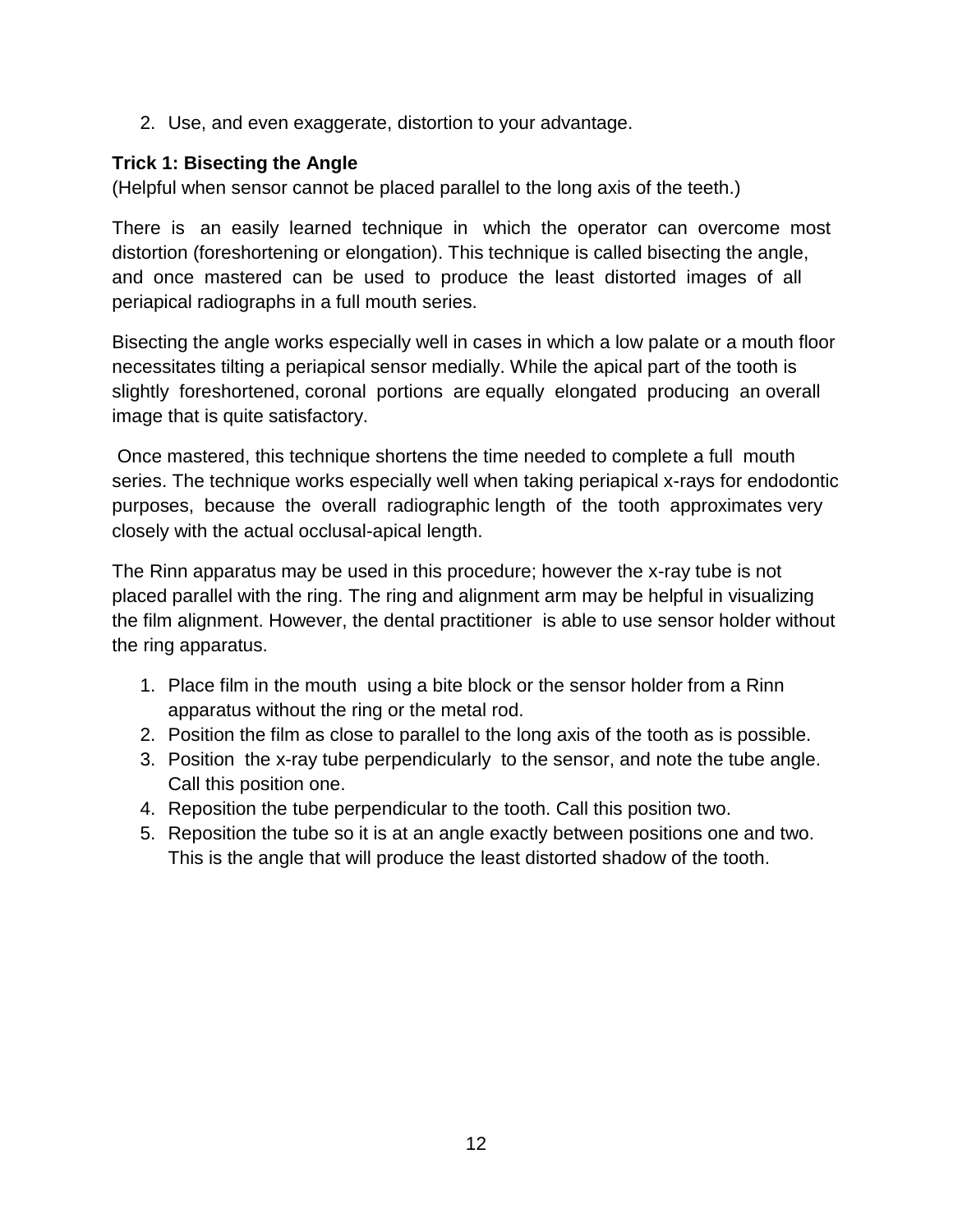

Once mastered, this technique is faster and more accurate than using the Rinn, since you do not need to change the apparatus between shots. It always produces the least distorted shadow possible when the angle of the sensor and teeth can be compensated for by the beam angle.

This technique is essential with occlusal x-rays on a child. Place sensor in the child's mouth perpendicularly to the long axes of both the upper and lower incisors. Aim the beam perpendicularly to the film surface and angle midway between perpendicular to the sensor and perpendicular to the teeth.

Rinn's XCP system sensor holders help keep film perpendicular to the x-ray beam which eliminates one source of distortion, but they cannot eliminate the distortion produced when the sensor is not parallel to the teeth. With practice, developing a technique that utilizes angle bisecting does produce less distorted intraoral images and saves quite a lot of time.

### **Trick 2: Moving the Cone**

Due to a patient's gag reflex, it is often impossible to position the sensor far enough posteriorly to get a clear shot of a maxillary second or third molar. It is also often difficult or nearly impossible to get a periapical of the entire first premolar due to the mandibular curve or the shape of the palate.

Moving an object up, down, right, or left on a radiograph is fairly easy. This technique takes advantage of the fact that the sensor is generally at least three or four millimeters palatal or lingual to the teeth you want to move. In fact, the further to the lingual you can move or tilt the sensor, the further you can move the image of the teeth.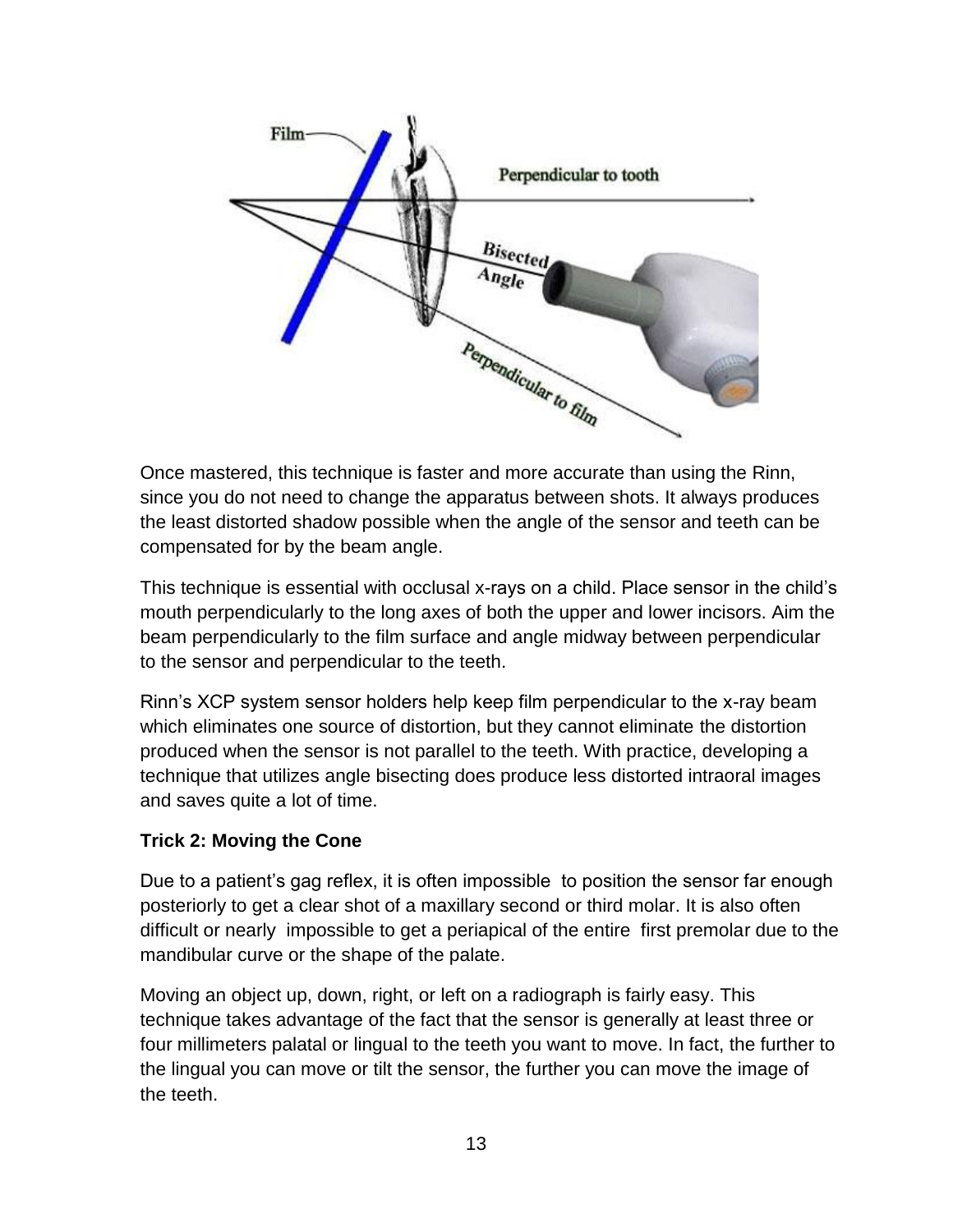To understand this technique, look at the photographs on the following page. Point your index fingers of both hands up, close your left eye, and hold the index fingers parallel as in the photograph in the middle. Look through your right eye, and shift your hands as a unit to the right. Notice that the finger farthest from you seems to shift left. When you move your hands as a unit to the left and you are looking through your left eye, the finger farthest from you seems to shift right. The same thing happens when you shift your hands up or down.

This is the parallax effect, and we use it to our advantage to get that difficult-to-shoot third molar, or to move the image on the x-ray so that the root-tip or crown is not cut off. You never have to move the sensor if you use digital equipment. Just shift the tube head so the image shifts in the opposite direction. If you want a third molar to move mesially, shoot from the distal. If you need to drop the root tip of a maxillary molar back onto the image, shoot from a higher angle. Remember, you must reangle the tube head toward the sensor so that the beam is aimed toward it.

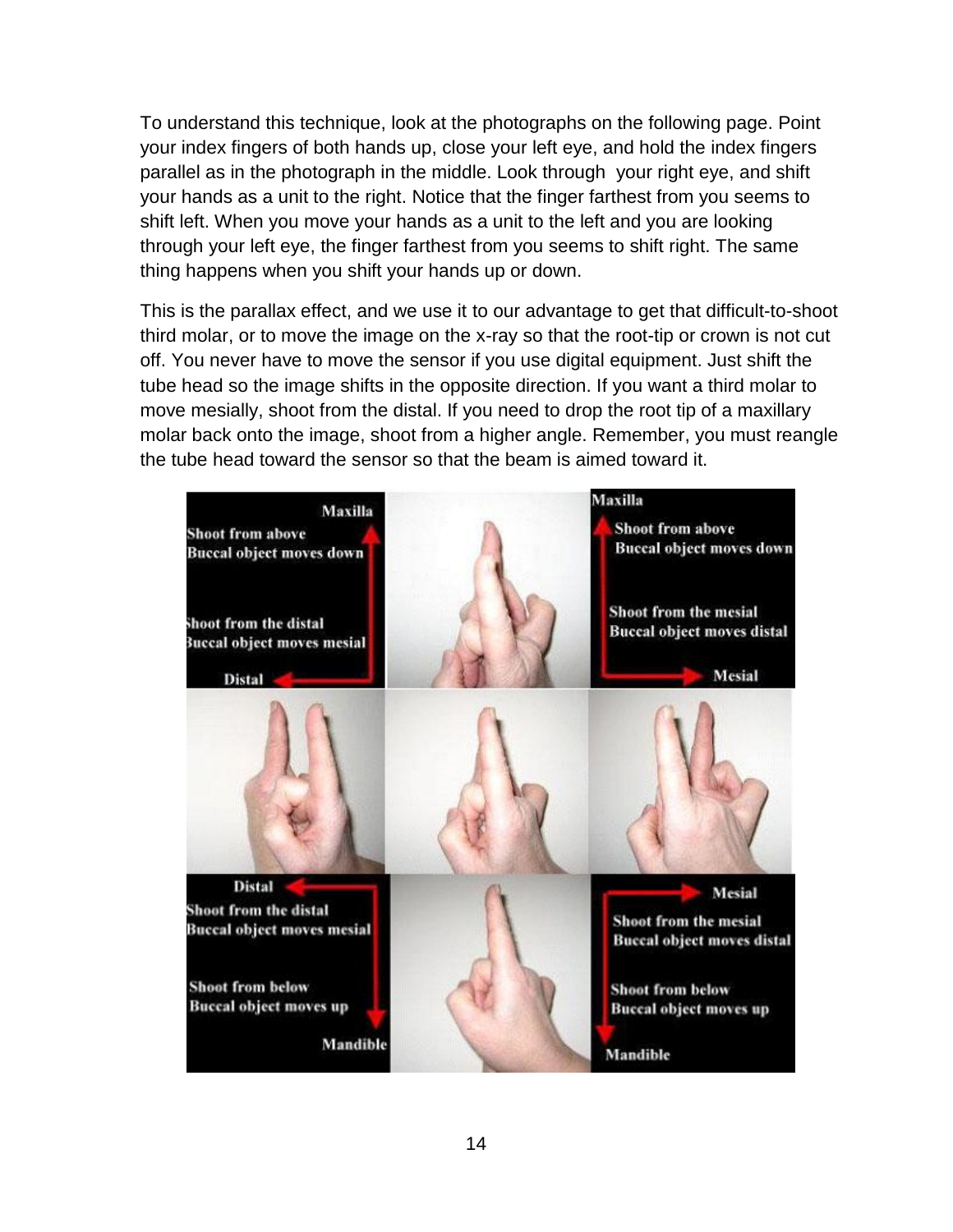#### **Trick 3: The Clark Shift**

(Using parallax to determine the buccal-lingual position of an object in bone.)

The Clark Shift is an old trick used by radiologists to determine whether an impacted tooth, tumor, or other object is located to the buccal or to the lingual of adjacent teeth roots, (or to any other object visible on a radiograph but not otherwise visible in the mouth).

A radiograph is just a shadow, and a shadow is a two-dimensional projection of a three- dimensional object onto a screen. When you look at a single x-ray, you see two objects superimposed over each other. It is impossible to tell from that single xray image which of the objects lies to the buccal and which lies lingually or palatally.

On the other hand, if you take two shots of the same field from two different angles, parallax causes the buccal object to move distally and the lingual object to move mesially. This is how computerized tomography makes three-dimensional reconstructions of large anatomic structures. CT scanners take multiple shots from different angles, and use the rules of parallax to mathematically calculate an object's three dimensional structure.

#### **Trick 4: The MBD Rule**

If you shoot from the **M**esial, a **B**uccal object moves **D**istally. If you shoot two images of an impacted canine, and the canine tooth shifts distally with respect to the roots of the lateral and the first premolar on the shot taken from a mesial angle, then the canine is located to the buccal of those roots.

### **Radiographic Surveys**

Three common series of radiographs taken in dental practice are bitewing surveys, full mouth surveys, and panoramic film. Bitewings consist of a premolar and molar view of each side of the mouth taken in occlusion (two or four x-rays). Full mouth surveys consist of an x-ray series that represents every tooth in the patient's mouth (with three to four millimeters of surrounding bone) and all other tooth bearing areas of the mouth even if edentulous (no teeth present). Bitewing x-rays are taken to examine premolar and molar contact areas, and periapicals for teeth and edentulous areas.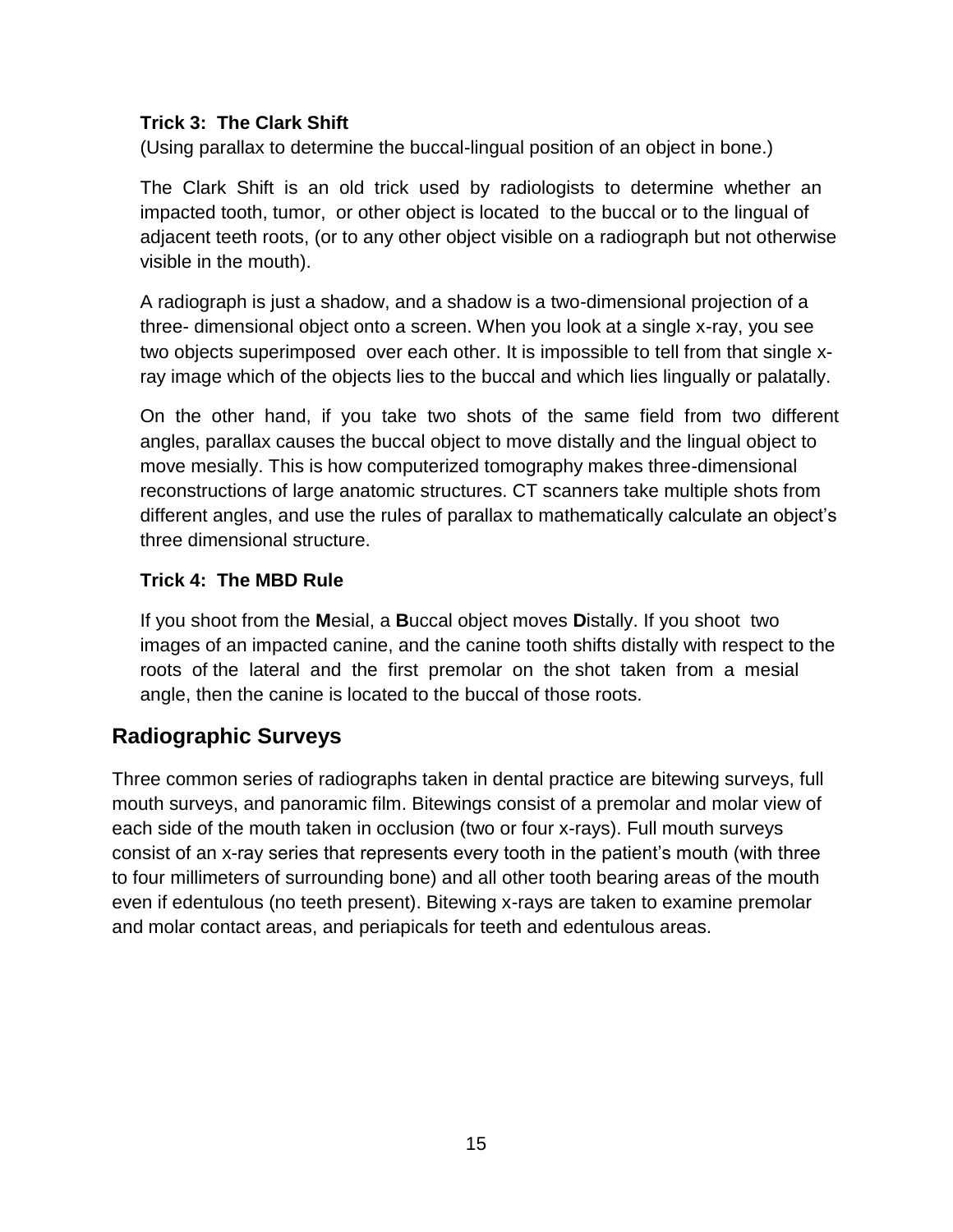#### **The Bitewing Series (BWX)**



A bitewing series consists of either two or four images taken of the back teeth (although some offices take images of front teeth as well). The patient bites down, so images contain both the top and bottom teeth. A bitewing series is the minimum set of x-rays most offices take to document the teeth and gums' internal structures.

With children under 12 or without erupted adult second molars, two x-rays, one on either side, are sufficient. With anyone over age of 12 or anyone who has erupted adult second molars, it is advisable to take two x-rays on each side of the mouth to account for the second and developing third molars and also to adjust for differences in the mesial/distal angulation between the molars and premolars.

A bitewing series can be taken by placing the sensor in the patient's mouth either horizontally or vertically. Horizontal placement (preferred for decay detection) means placing the sensor with the longer side down into the floor of the mouth. Vertical placement means placing the sensor with the shorter side down into the floor of the mouth. Vertical sensor placement displays more root length and bone apices, but fewer teeth. This technique is preferred in patients with periodontal loss to detect bone levels.

### **Full Mouth Series (FMX)**



Full Mouth Series (FMX)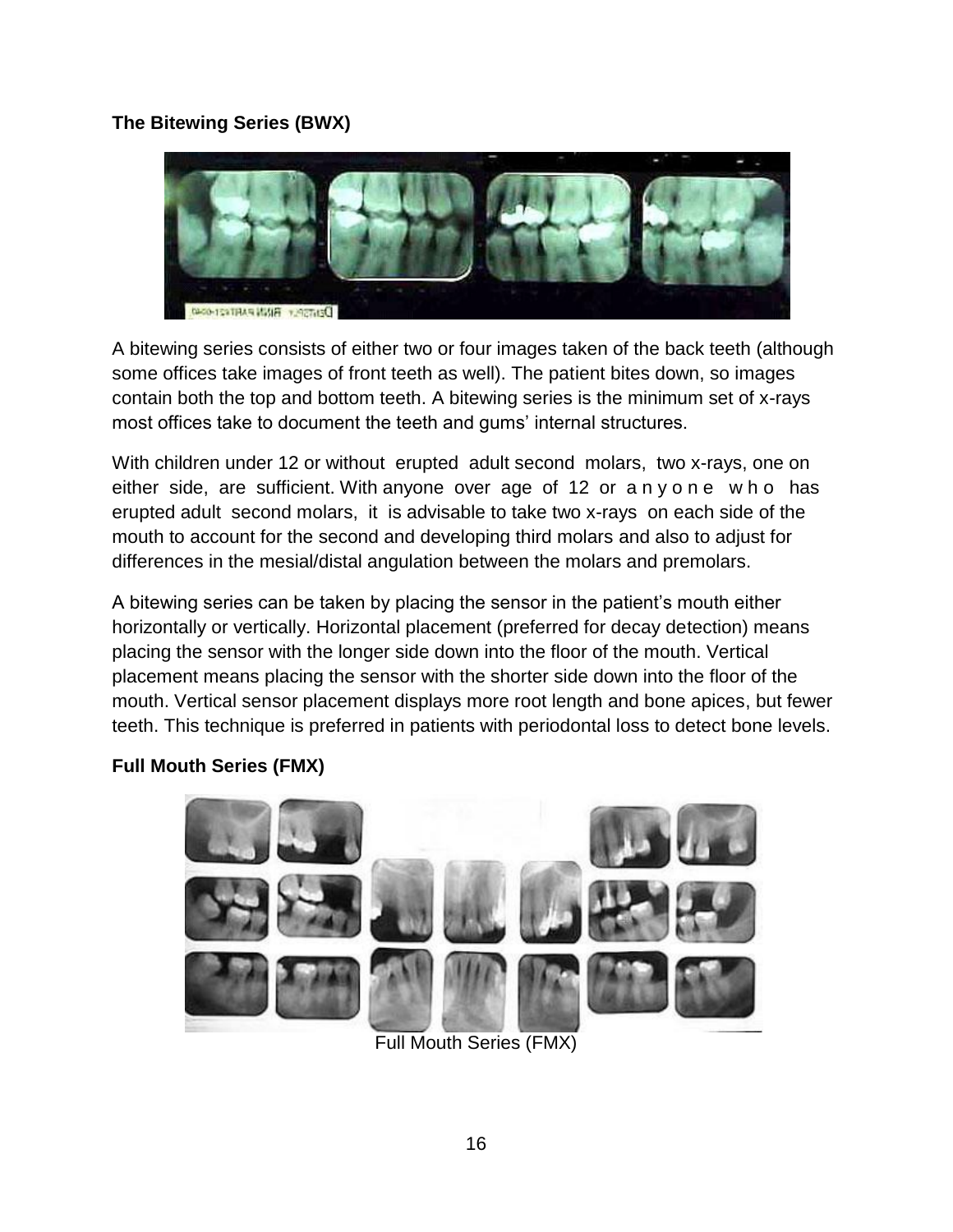Notice that each tooth is seen in multiple x-ray images. This redundancy is important, because it offers the dentist much information that cannot be learned from clinical examination alone. Each x-ray is shot from a slightly different angle, and the difference in angulation can reveal many aspects of the tooth/teeth in question.

As you know, shadows may be longer or shorter than the object which casts them depending on the angle of the light source and the screen upon which they are projected. Different angulations cause some structures to overlap, obscuring important information, while adjacent views shot from slightly different angles convey other information.

It is important to remember to start the full mouth s eries with anterior views, because easy sensor placement establishes credibility with the patient. The recommended order for taking a full mouth series films is:

- 1. Central and lateral incisors
- 2. Right cuspid
- 3. Right bicuspid
- 4. Right molars
- 5. Left cuspid
- 6. Left bicuspid
- 7. Left molars
- 8. Bitewings

Maxillary arch **Mandibular** arch Mandibular arch

- 1. Central and lateral incisors
- 2. Right cuspid
- 3. Right bicuspid
- 4. Right molars
- 5. Left cuspid
- 6. Left bicuspid
- 7. Left molars
- 8. Bitewings

#### **Intraoral Film Placement Technique**

Intraoral x-rays are taken with the sensor inside the mouth. They include periapical, bitewing, and occlusal films. Periapical radiographs help diagnose teeth, bone, lamina dura, and periodontal ligaments. The image must include at least three to four millimeters beyond the tooth apex.

Bitewing radiographs are used to diagnose problems with crowns and interproximal areas. Decay, calculus, overhanging margins, and interproximal bone loss are best detected in bitewing x-rays, because teeth are not overlapped as in periapical images. Occlusal x-rays are used to diagnose disorders of the jaw or palate.

Panoramic x-rays, particularly when combined with intraoral bitewing x-rays, create an excellent patient baseline. A panoramic x-ray can serve as primary in situations where resolution is not an overriding factor or if taking intraoral x-rays are not possible.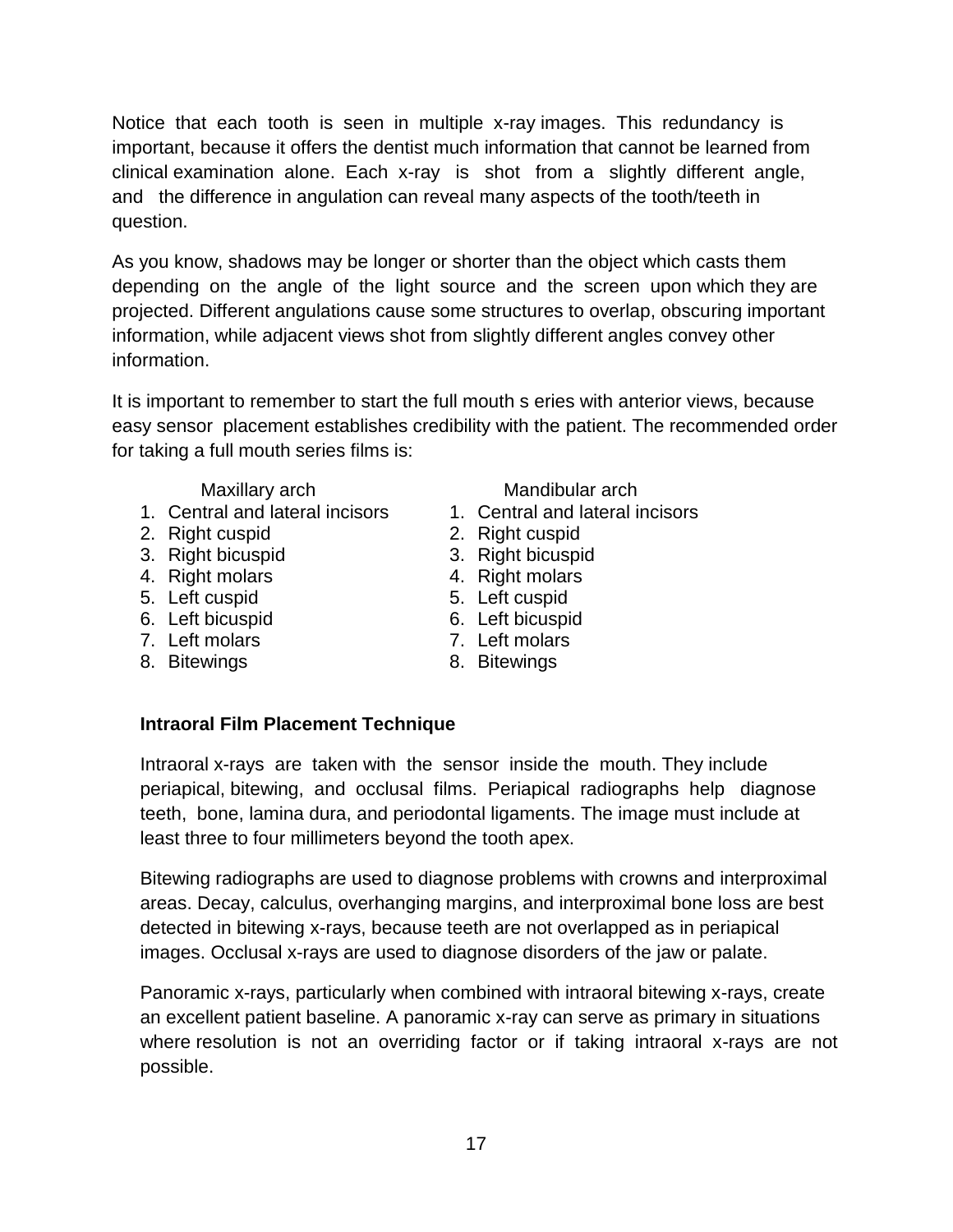#### **Maxillary Central and Lateral Incisors**

Begin the full mouth series with the maxillary central incisor region. Patients usually tolerate this x-ray well. The sensor is inserted vertically into holders. The beam should pass perpendicularly to the sensor plane, and the sensor should be at a  $90^{\circ}$ angle to the interproximal maxillary central incisor area. The sensor is placed well into the palatal region in the area of the second bicuspid. If the sensor is too close to the teeth, the palate curve may prevent parallel placement.

#### **Maxillary Cuspids**

For maxillary cuspids, the sensor is placed into the holder vertically. The cuspid is centered on the sensor which is placed well into the palate. The central x-ray beam is perpendicular to the sensor and at a right angle to the long axis of the tooth. The mesial contact should be open, but often the distal contact is unavoidably overlapped. The next x-ray will display the distal contact area.

#### **Maxillary Bicuspids**

With maxillary bicuspids, the sensor is placed horizontally in the holder. The contacts between first and second premolars are centered on the sensor with the central x-ray beam perpendicular to the sensor. The contacts for the distal of the canine through the distal of the second premolar should be open. Sometimes a cotton roll must be placed between the bite block. This will stabilize the bite and keep the block from rotating because of the canine occlusion.

#### **Maxillary Molars**

For maxillary molars, the sensor is placed horizontally in the holder. The second molar is centered on the sensor with the central x-ray beam perpendicular to the sensor. The contacts of the first, second, and third molars should be open. The third molar region should be included in this x-ray even if the tooth is not present. In practice, it may not always be possible to place the sensor parallel to the teeth. In the event a non-parallel technique is necessary, refer to the section on shadow casting to learn how to bisect the angle between the tooth and the sensor.

#### **Mandibular Anteriors**

With mandibular anteriors, the sensor is placed vertically in the holder. The mandibular central incisors are centered on the sensor with the central x-ray beam perpendicular to the sensor. The contacts between the central incisors should be open. The sensor should be placed as far into the patient's mouth as possible without causing discomfort--usually as far back as the second premolar. The tongue is moved back and must not be between the sensor and the teeth, or it will affect the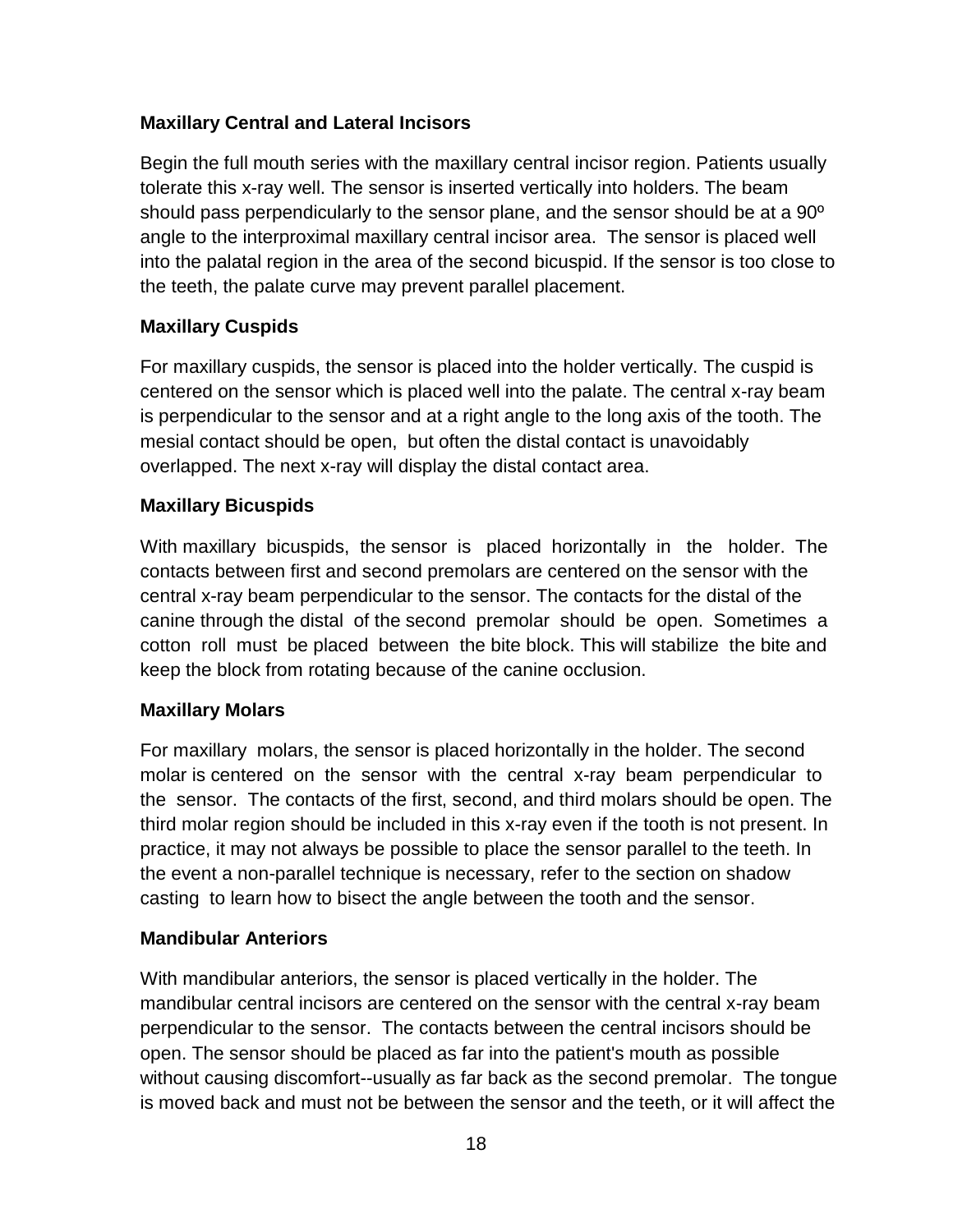image. The lateral incisors should be visible in this x-ray image, as well. Two smaller images, instead of 1 adult-size sensor image, may be taken with a child-size sensor if the patient's mandible is unusually narrow.

#### **Mandibular Cuspids**

With mandibular cuspids, the sensor is placed vertically in the holder. The mandibular canine is centered on the sensor with the central x-ray beam perpendicular to the sensor.

The mesial, lateral, and distal first premolar contacts should be present in this x-ray, with the canine mesial and distal contacts open. The tongue should be mildly displaced so sensor can be inserted into the floor of the mouth and far enough away from the teeth so that it doesn't bend.

The canine shot is very rarely accomplished keeping the sensor parallel to the tooth because of the shape of the space available. For this reason, it is practical to place the sensor at a steep incisal/apical angle and use the angle splitting technique to aim the beam.

### **Mandibular Premolars and Molars**

For mandibular premolars, the sensor is placed horizontally in the holder. The contacts between the first and second premolars and the first molar are centered on the sensor. The central beam should be perpendicular with the long axis of the tooth. The sensor should contain the distal of the canine through the mesial of the second molar, with the contacts open.





The sensor should be placed as far into the patient's mouth as his or her anatomy will allow. Mandibular premolar x-rays include a complete view of the mandibular first molar. The trick to taking the premolar shot is to position the sensor as far anteriorly as the mandible curve will allow. Be careful about the placement of this x-ray, because the rigid

edge can be uncomfortable. If the patient is instructed to gently close rather than bite the film holder, it will be more secure and more comfortable. Edge-ease cushions are available at some offices, and are a great comfort to patients with tori present.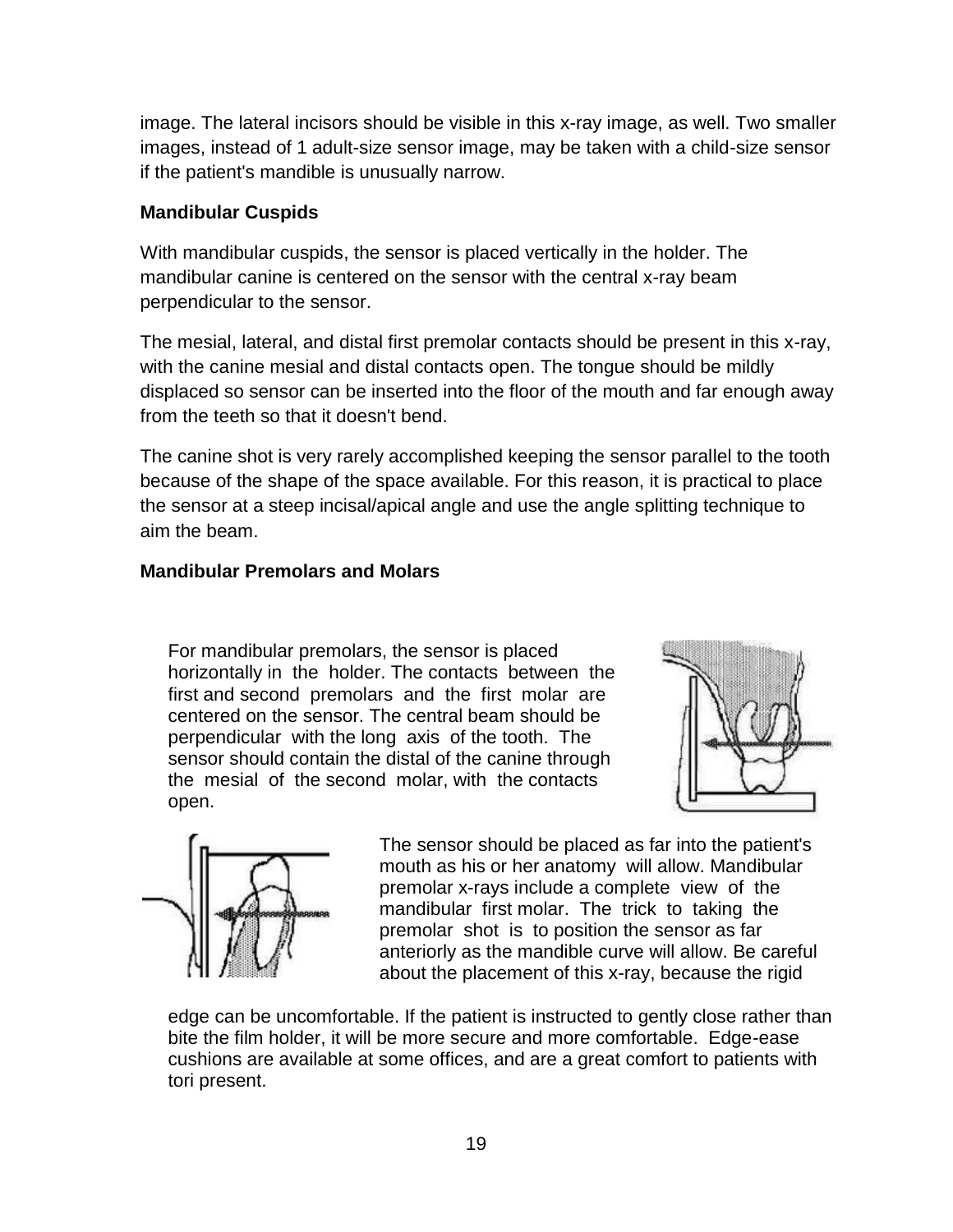### **The Tongue**

There are two keys to placing the sensor in mandibular molar and premolar areas. The first is to explain to the patient that there is enough room if they relax their tongue. Nervous patients raise their tongue causing the mylohyoid muscle to contract and the floor of the mouth to rise.

When the patient relaxes their tongue, there is much more room in which to place the sensor and therefore, less pain. The second key to placing the sensor is to angle the sensor to the lingual, medially toward the tongue. This positions the sensor's edge well away from where the mylohyoid muscle attaches on the lingual aspect of the mandible.

Once sensor is placed, it is easy to push the tongue dorsum out of the way in order to bring the sensor parallel to the teeth. The mylohyoid muscle slopes inferiorly as it approaches midline and when the inferior sensor border is placed into position, it is less likely to encounter strong resistance. Not every patient can be persuaded to relax their tongue, and it is not always possible to extend the inferior border of the sensor so that it falls below the apices of the teeth.

In this case, place the sensor at a steep angle leaving the inferior border angled far lingually to the top of the sensor. Aim the beam from a low angle. This will shift the shadow up, so the apex will appear on the image. Note: this will also foreshorten the tooth image on the image.



### **The Panoramic Film (Panorex)**

The panoramic x-ray is a large, single image that displays the entire bony structure of the teeth and face. It takes in a much wider area than any intraoral image showing structures outside their range including sinuses and temporomandibular joints. Panoramic x-rays expose many pathological structures such as bony tumors and cysts, as well as the wisdom teeth. They are quick, easy to take and cost little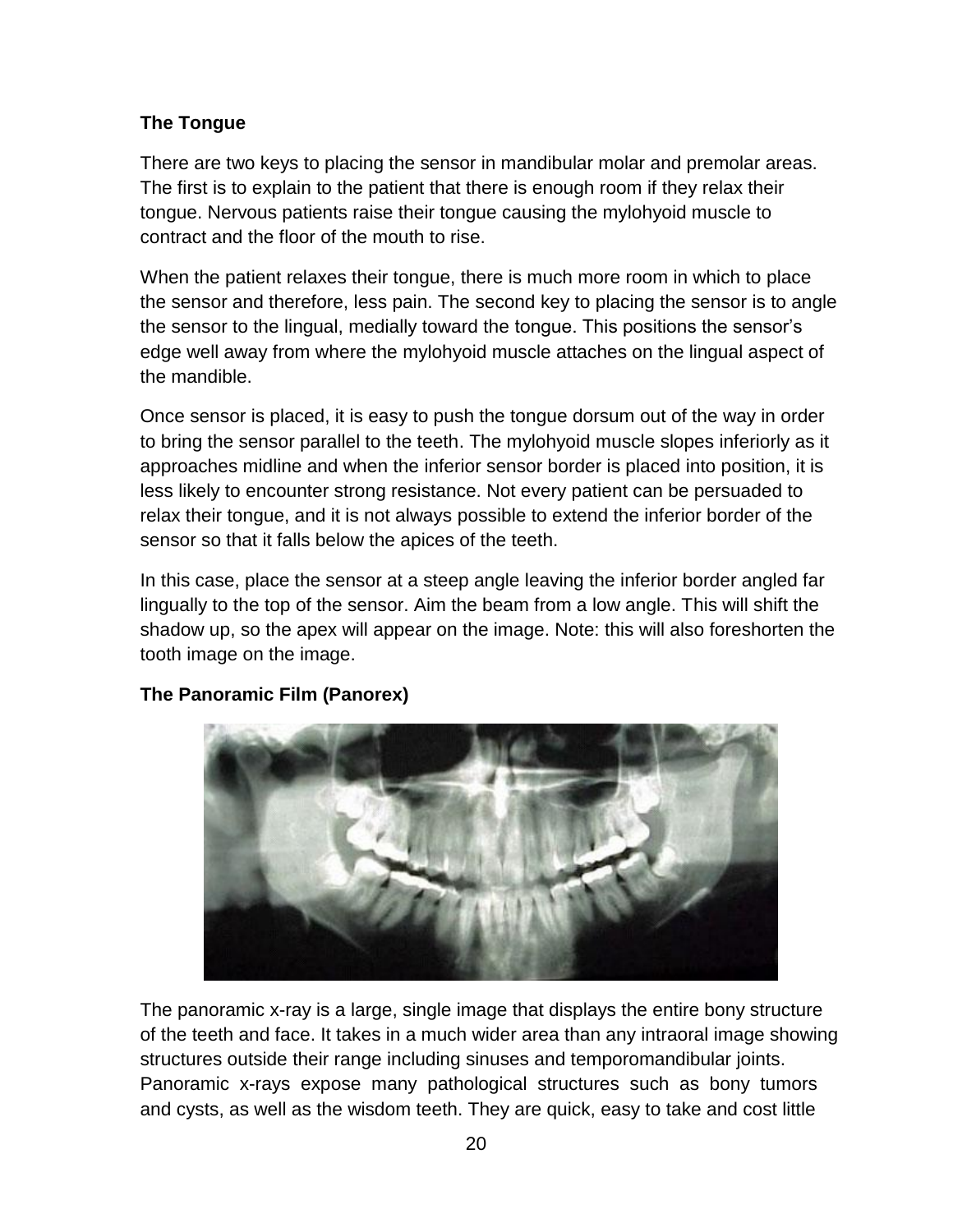more, if at all, than a full series of intraoral x-rays. In addition to medical and dental uses, panoramic x-rays are especially good for forensic purposes in the event of catastrophic or natural disasters.

The main disadvantage of panoramic oral surveys is low resolution. Properly exposed intraoral x-rays are always crisp and sharp while panoramic x-rays show slightly fuzzy outlines. They are not good for diagnosing caries, and visits that include a panoramic film should also include a set of bitewings. In the event a patient is prone to gagging, a panoramic x-ray may prove adequate by itself.

Panoramic x-rays differ from others in that they are entirely extra-oral, which means the sensor remains outside the mouth while the machine shoots the beam through other structures from the outside. Panoramic x-rays have a number of advantages over intraoral x-rays. Since they are entirely extra-oral, they work quite well for patients who gag and cannot tolerate sensor placed inside their mouths.

The patient stands in front of the machine, and the x-ray tube swivels around behind his head. Another advantage of panoramic x-rays is that they expose patients to very little radiation. The radiation needed to expose a panoramic x-ray is about the same needed to expose two intraoral x-rays (periapical or bitewing).

## **Density, Contrast and Related Imaging Terms**

To properly evaluate dental x-ray quality and optimize your practice's imaging activities, it is helpful to understand some key imaging terms. Two measures of dental x-ray quality are density and contrast.

### **Density**

The optical density is the degree of picture blackening after exposure. The darker the area in question, the higher the density. Density is measured by the ability of the silver in the x-ray to prevent light from passing through. X-rays that have too little density appear too light. X-rays that have too much density appear too dark. In either case, detail can be lost. If an x-ray is too light, detail is washed out in the lighter areas of the picture. If a film is too dark, detail is lost in the dark areas.





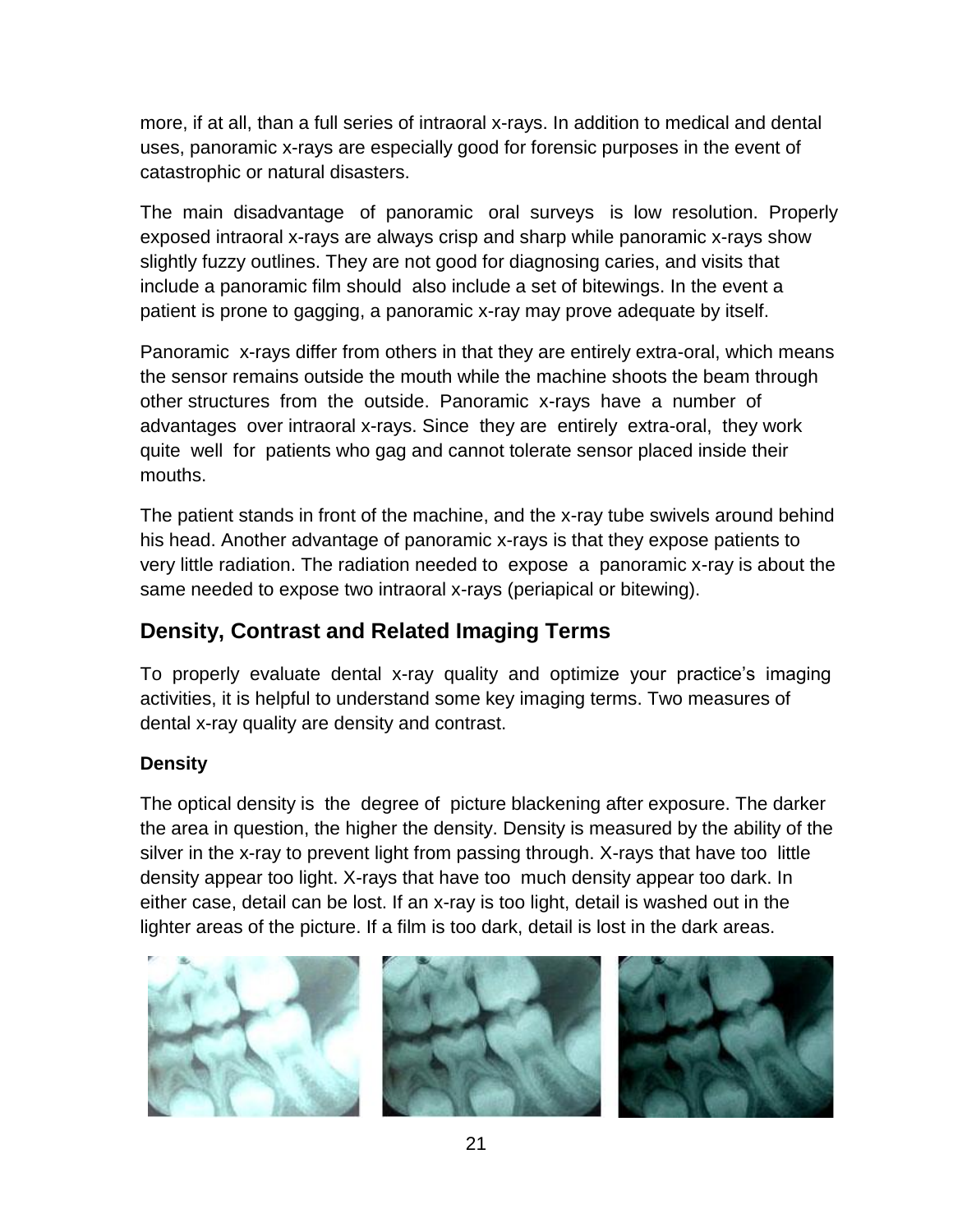### **Contrast**

In the three images below, notice the difference in appearance of the caries on the mesial of the second image as the contrast increases from left to right.



Contrast is the difference in optical density (darkening) between areas of interest in a radiograph. For this reason, contrast is critical for distinguishing objects in a radiograph.

#### **Radiation**

High doses of radiation to the entire body can cause acute effects. Long term or chronic effects come from repeated exposure to radiation. The body attempts to repair the damage but cannot keep up if exposures are regular or strong enough. X- ray o perators should monitor the amount or radiation they are exposed to by using a radiation-measuring badge.

These badges are worn while at work and sent in to a company regularly to be evaluated for radiation exposure. Operators should step behind a lead barrier when exposing x-rays. If no barrier is available, they should stand at least six feet away and between 90° and 135° to the primary beam.

Operators should never hold x-rays for a patient during exposure. When taking intraoral x-rays, patients must wear lead aprons and a thyroid collar. To significantly increase his or her risk of skin cancer, a patient would have to undergo 25 complete mouth series, done with film not digitally, in a short time. The benefit of detecting disease far outweighs the risk of radiation exposure caused by dental radiography.

Radiation exposure varies according to technique, amount of collimation, high speed receptors (film or sensors,) and k ilovoltage. The paralleling technique using a long cone provides the least amount of radiation and the best quality radiograph. Rectangular collimation reduces the tissue area exposed to x-ray beams by 60 to 70%.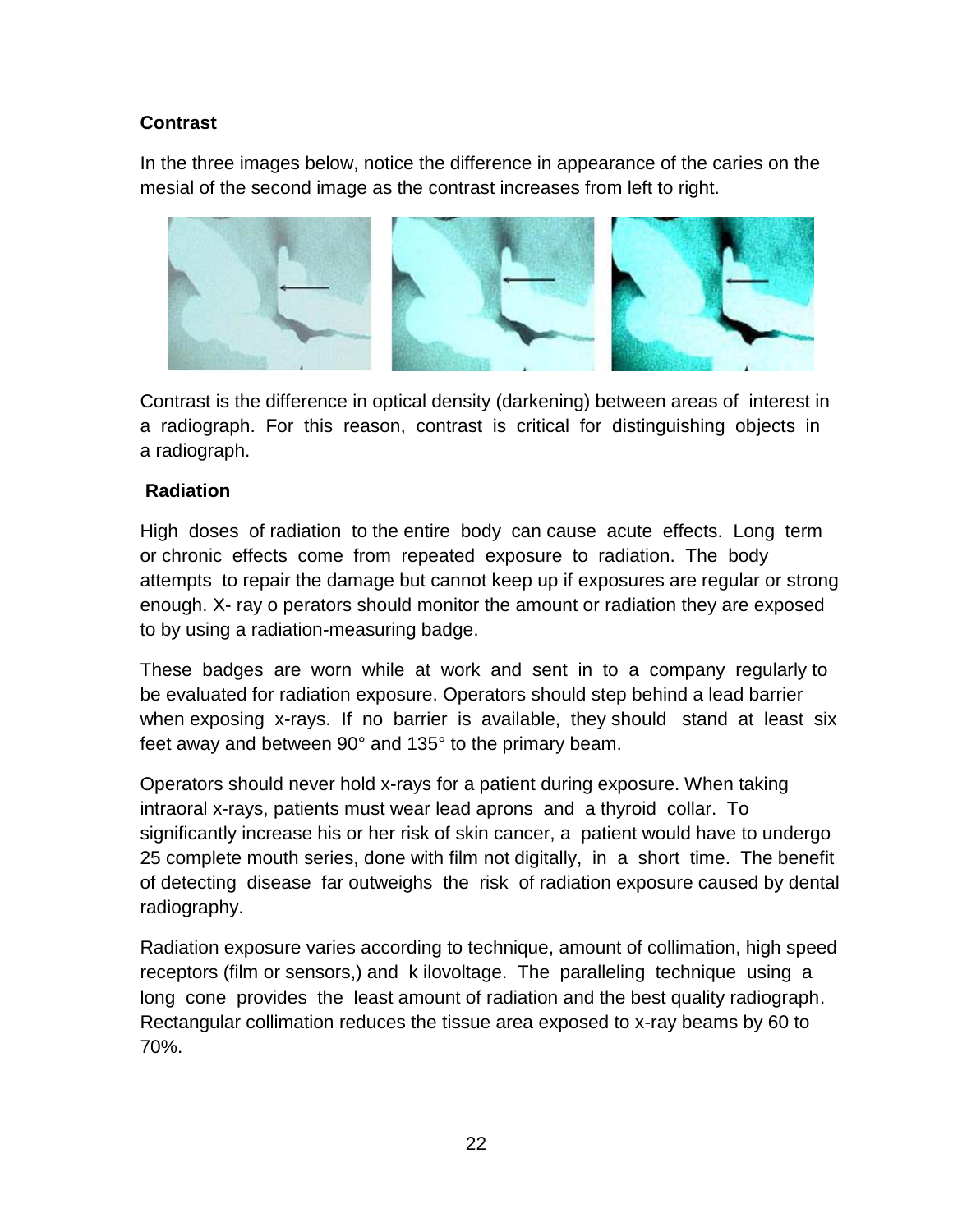### **Digital Radiography**



For many dental offices, the latest trend in technology is paperless technology. There are many benefits to having a paperless office. Files can be accessed and saved even after unforeseen events occur such as fires. The digital trend is making clinicians aware of the drawbacks of traditional films. One such drawback is the time it takes to handle or retrieve a patient's film, and the time it takes to duplicate it for insurance companies or for patients.

Darkrooms cost more, and they require maintenance. Film requires an interconnected system in which there is room for processing errors to occur. This can mean increased radiation exposure for the patient due to retakes. Moreover, traditional film is not eco- friendly.

In the mid 1980s, Francis Mouyen at the University of Toulouse developed digital xrays. At first images could not be stored. Software companies remedied the problem. Digital x-rays became recognized and first used in the United States after FDA (Food and Drug Administration) approval in 1990. Digital radiography is widely used and quickly becoming the preferred method for many dental professionals.

In an article on Medscape.com, Dr. Jeff Burgess explains, "Digital radiography (DR) is ubiquitous in medicine, with more than 75% of medical clinics in the United States having converted to digital use since 2000. In fact, within medicine, the conversion to digital has been mandated by the US government.

In contrast, based on several recent dental surveys, a minority of dental practices in the United States and elsewhere have converted to digital radiology or other digital systems. These surveys suggest that the use of this technology in dentistry appears to depend on specialty (more often used by general dentists), location (large population centers vs small cities), and cost.

In one 2007 dental survey conducted by the American Dental Association, only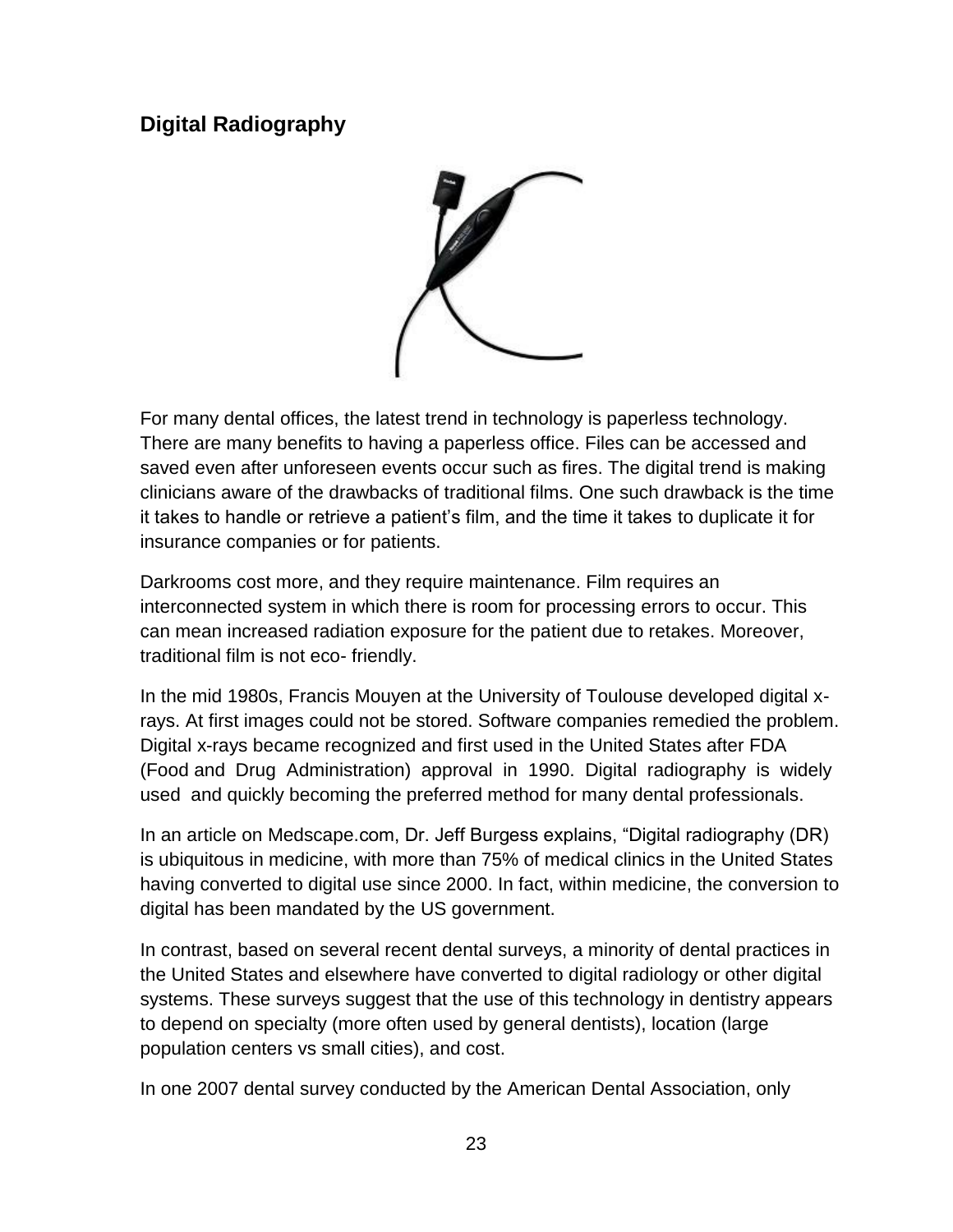36.5% of dentists in the United States used digital imaging, and this was primarily for bitewing and periapical radiography. Approximately 20% used this technology for panoramic studies. Nonetheless, awareness of the potential benefits of digital imaging generally and digital radiography specifically is increasing with each new technical innovation being introduced. It has been estimated that, by 2016, the proportion of digital dental imaging systems will double from the number estimated in 2009."

Digital images can be transmitted via modem within seconds. Images can be inserted into a word processing document (such as treatment plans) and printed. Patient radiographs can easily be transmitted from one dentist to another without losing quality. Additionally, images can be manipulated to optimize brightness and contrast enabling dentists to enhance and view areas of concern.

Some say digital images are more graphic and detailed and therefore ideal to use for patient education. Digital radiographs can be magnified and displayed for patients. Patients can be shown caries, and periodontal bone loss can be measured. This is especially useful in endodontic procedures. Intensity, contrast, and brightness can be enhanced to make diagnosis more accurate. A great deal of time can be saved not waiting for records to be received through the mail.

It is more cost effective to use digital radiography. Clinical errors are eliminated, because mislabeling patient computer records does not occur. However, the most beneficial aspect of using digital radiography over traditional x-rays is less radiation exposure to patients! Offices using digital radiography should still follow FDA/ADA guidelines.

Critics of digital radiography present some concerns. The size of the digital sensor and holder is bulkier and more rigid than conventional x-ray film, and they are less comfortable for patients. Additionally, when using a digital system, a cord hangs out of the patient's mouth causing further discomfort. However, there are many digital sensor aids that help with patient comfort and act as barriers to infection.

Infection control is an important concern. Specifically, infection control involves using barriers between patients and machines, because hardware is sensitive to common disinfectant chemical sprays. All dental practitioners should learn and practice manufacturers' guidelines when disinfecting equipment.

Though digital radiography has many advantages there are concerns about the exclusive use of digital imagery. There are differences in size between digital and regular films For example, digital detectors housed in the sensor are smaller than #2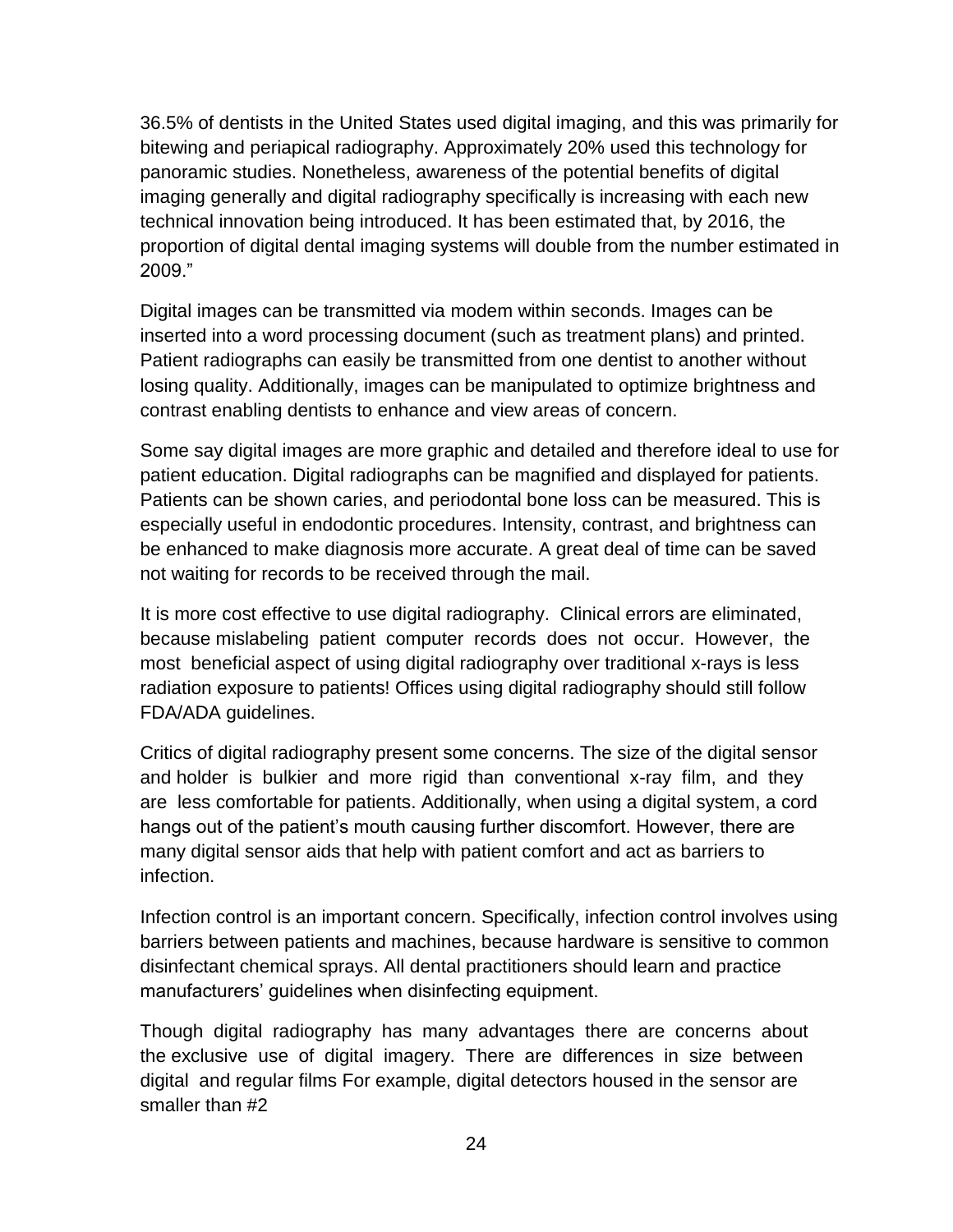films, and structures being filmed may not always be captured on one image. Sometimes more than one image must be taken to get the same structures that could have been seen on one #2 x-ray film.

Although digital imaging saves money and time, initial equipment costs are substantial. Solid state sensors are expensive, ranging between \$8,000 and \$10,000. There are yearly insurance fees. PSP plates used in the Phosphor Plate System method cost \$30.00 each. They are fragile and tend to accumulate scratches with misuse.

There has been concern surrounding security of patient records stored on computer systems and the ability to tamper with stored records. However, it takes complex processes, knowledge, and equipment to breach security. When an image is saved and stored, it contains a creation date. Each digital image is connected to the patient's file. There is no way to alter patient names. It is vital that the correct patient file is open on the computer before digital images are taken. This will guarantee images directly attached to a patient's file are not misfiled.

Computers also track when images are accessed and altered. However, no matter what alterations are made, the image time stamp cannot be altered. Only limited changes can be made to images. Digital software companies use watermarks on altered images, so that both insurance companies and practitioners will know if an image has been changed. Images cannot be accidentally confused with another patient's records; x-rays coming out of a processor cannot be submitted to the wrong patient chart or insurance carrier.

The most beneficial aspect of digital radiography is less radiation exposure to the patient! This is referred to as the ALARA principle, that the patient receives more benefit than harm. It is an acronym for "As L ow As Reasonably Achievable." Offices using digital radiography should still follow FDA/ADA guidelines, including but not limited to placing lead aprons on patients during exposure time.

Some say digital images are more graphic, detailed, and ideal to use during patient education. Patients can more vividly be shown caries and periodontal bone loss. In addition, digital radiography saves time waiting for records to be received through the mail. Digital radiography ensures images are correctly labeled and charted, which limits clinician errors. Once a patient's file is opened on a computer, there is no way to mislabel digital films.

A typical imaging system is composed of a video camera, a frame grabber with A/D and D/A converter, a host computer with optical disk storage, image processing software or hardware and a video monitor. Once the image is in the computer, it can be manipulated, enhanced, enlarged, filtered, and compared to other images. The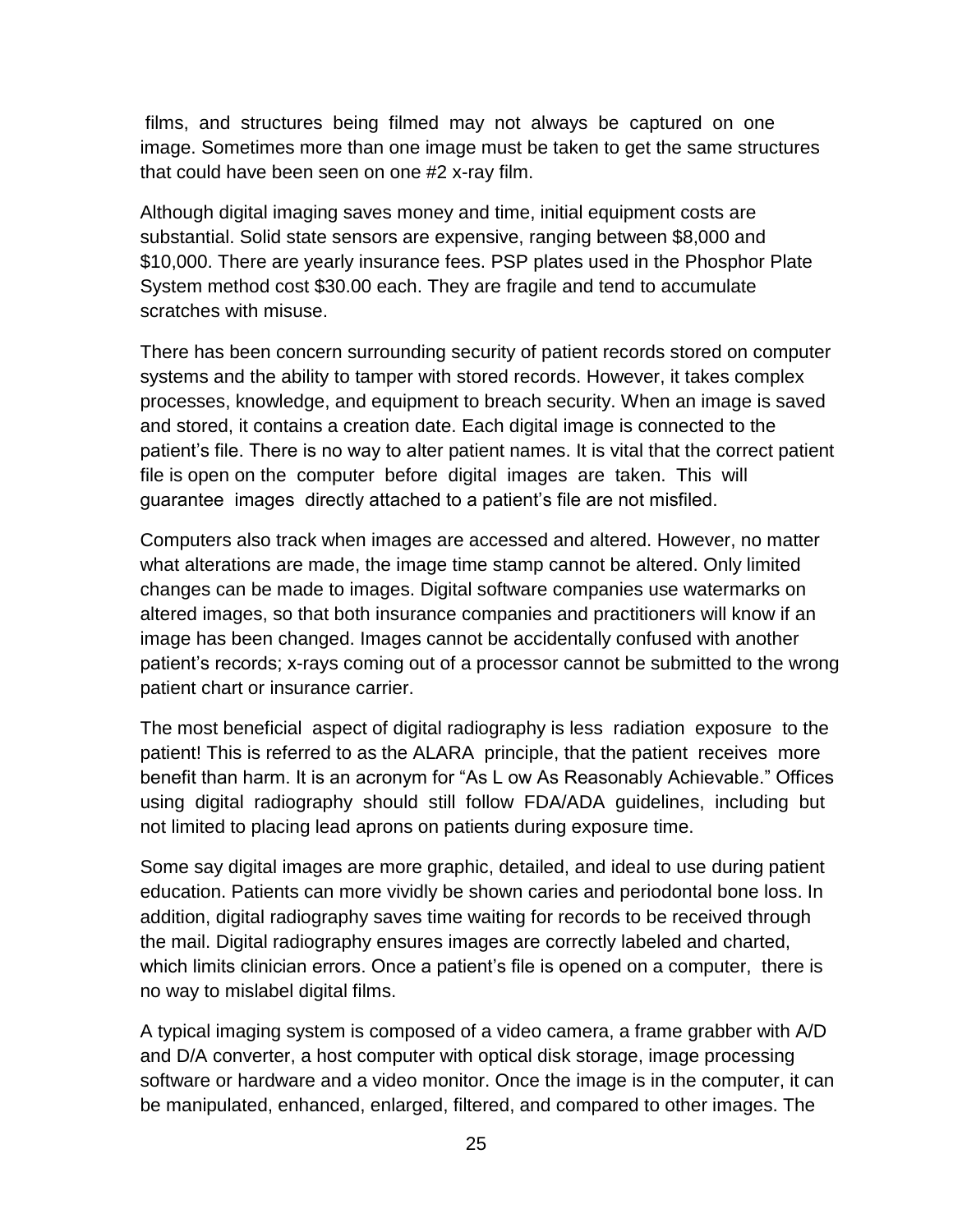technique used to capture the image must be reproducible. Two images of the same area taken at different times can be accurately compared.

Critics of digital radiology cite that bulkier and more rigid sensors and holders cause patient discomfort. Digital systems require a cord hang out the patient's mouth which may cause further discomfort. However, there are many digital sensor aids to help with patient comfort and act as infection control barriers. These aids protect against sensor damage and can prevent the sensor from slipping.

### **Digital Radiology Systems**

Indirect systems can utilize preexisting equipment. This means substantially lower costs than with other systems. Indirect digital radiology uses a traditionally exposed film and flatbed or slide scanner to copy images into a JPG or TIFF file that is stored in the computer. Clinicians can take pictures of traditional films with a digital camera and transfer images into digital format. Software from Televere Systems called TigerView copies images using a scanner and automatically arranges them in proper orientation and order. These images can be manipulated, rotated, and enhanced. Zoom, contrast, brightness, and orientation are also variables that can be manipulated. TigerView software is reasonable in cost but not as popular as Direct System software.

The semi direct system of digital radiology uses methods from both the direct and indirect systems. The semi direct system is similar to the indirect system in that stored images are scanned into the computer. The semi direct method uses a photo stimulable phosphor (PSP) also known as a storage phosphor plate. Phosphor plates temporarily store images until they are transferred into a computer. Special packets are used to hold phosphor plates. These look similar to traditional films.

Semi direct systems are more comfortable for patients than digital sensors used in the direct technique, because they are thinner. The phosphor is placed in the patient's mouth in the same way as standard x-ray films. Plates are covered with phosphor crystals which temporarily store x-ray proton energy. Crystals form latent images, similar to the ones formed on x-ray films. The plates are placed in a scanner that reads the image using a laser beam.

The scanner transfers images into patients' computerized charts. Phosphor plates must be transferred to the scanner in darkness or the plates will be erased by ambient room light. To reuse plates, they are laid out in bright light which erases stored images. The direct system is much faster than the semi-direct or indirect system, and the images are marginally better.

The direct system works with a solid state sensor. The word direct refers to the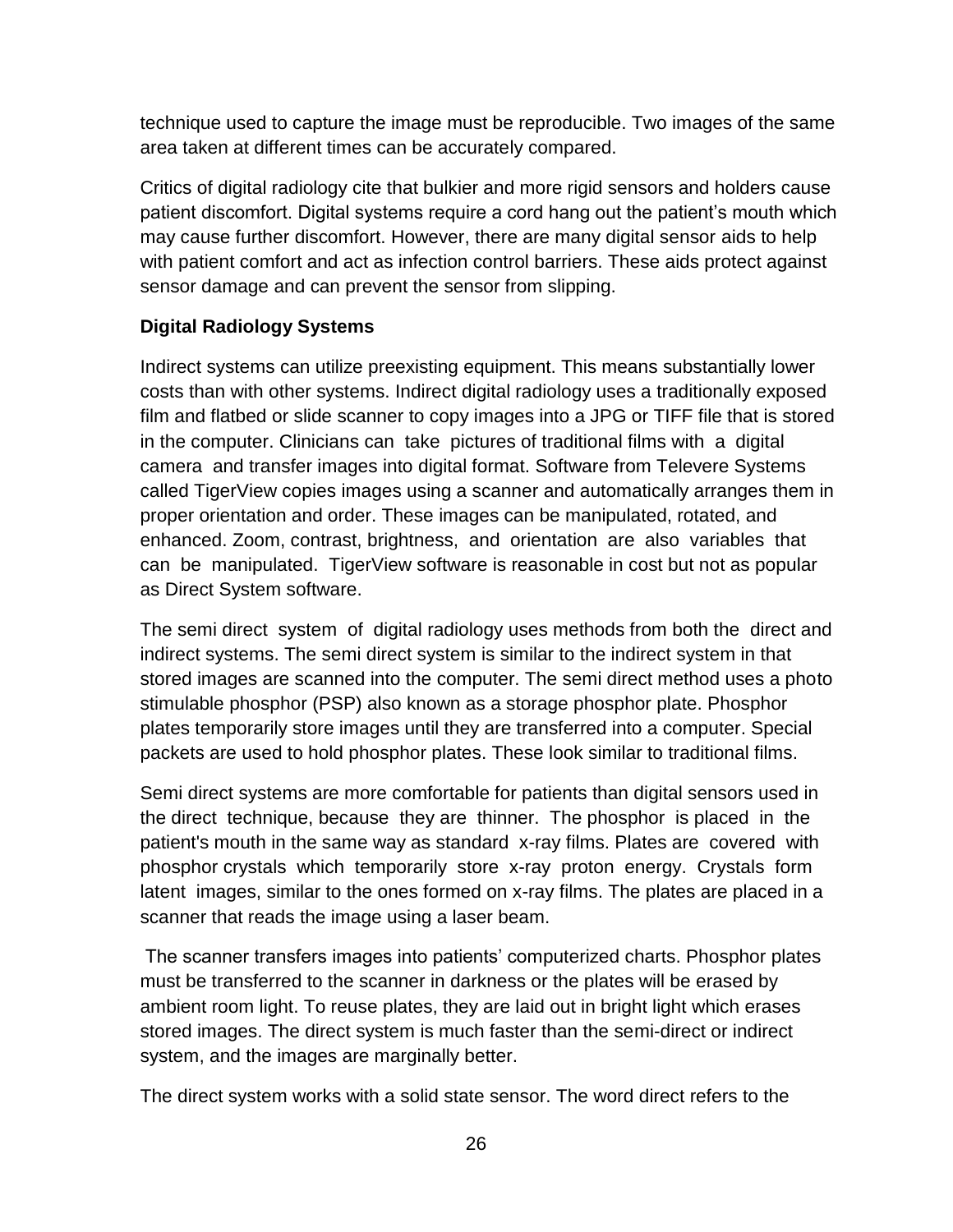digital image that is produced directly, without extra steps involved in having to manually develop a phosphor plate, or scan x-ray films into a digital file. There exist two types of sensors used in a solid state or direct system. The most widely used is the charge coupled device (CCD). CCDs are used in digital cameras as well as digital radiography.

A second system recently developed is called the CMOS sensor system, which works differently than CCDs but delivers similar results. A CCD is a semiconductor chip with a rectangular grid of millions of light sensitive elements used to convert light images into electrical signals. When images are taken, radiation energy stimulates sensors and creates images. There is a scintillation layer atop the electronic chip that turns x-ray photons into light photons.

Each of the millions of light sensitive elements in the CCD underlying the scintillation layer converts light photons into analog electrical impulses. Impulses are converted into numbers between 0 and 65536 (with the newest generation of sensors). The numbers transmitted correspond to the intensity of light transmitted to each tiny element in the rectangular array by the scintillating layer. In this way, images are converted to millions of pixels which are reassembled by the computer into a coherent image. CCDs used in dental imaging are the same as the CCDs used in digital cameras.

Digital radiographs are composed of many shades of gray spanning from black to white known as continuous tone images. This means shades of gray blend together with no noticeable interruptions. To convert data from the sensor into digital form, each image element is converted into a bit of information by an analog to digital converter. This information describes the light intensity (brightness) and its location in relation to the picture as a whole. Each small piece of information is called a pixel (short for picture element).

The computer reassembles the pixels in the correct order and brightness to build a digital image. Image processor manufacturers use standard 12 bit or 4,096 levels of gray for images. The latest image processors use a 16 bit or 65,536 levels of gray. Increasing number of bits expands the gray scale so digital images more closely resemble original images. The higher number of pixels used to define the image and the more closely they are packed, the closer the digital image resembles the original image.

This means that a digital image is identical to images presented on x-ray films. The more pixels and bits of information involved in the picture, the more memory the computer requires for processing and storing the image. A typical imaging system is composed of an image receptor like a camera or a CCD, a frame grabber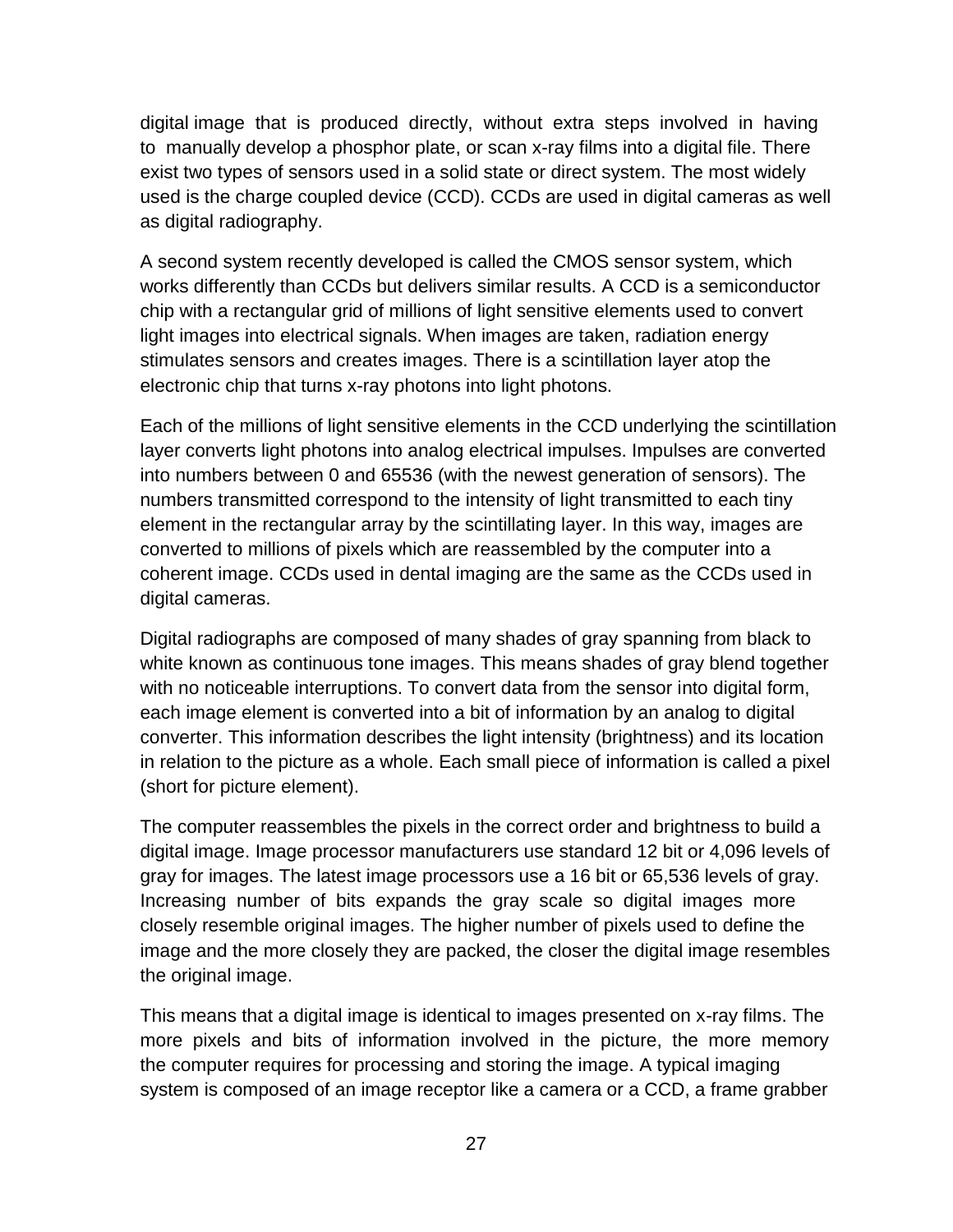with A/D and D/A converters, a host computer with hard disk storage, image processing software or hardware, and a video monitor. Once the image is stored in the computer, it can be manipulated, enhanced, enlarged, filtered, and compared to other images. The technique used to capture images must be able to reproduce images of the same area taken at different times so they can be compared.

Another sensor is the metal oxide semiconductor (or CMOS) based chip. The primary difference with the CMOS sensor is that the electronic components are integrated inside the electronic chip instead of having a scintillation layer like the CCD sensor. Though it saves time and money to produce CMOS sensors with internal mechanisms, the charge coupled device is used more often probably, because the CCD was on the market first. On the other hand, CMOS sensors have most of their required circuitry and components integrated into the sensor, resulting in a smaller, and a less power consuming system overall, which is more technologically advanced.

Citing the Journal of Medicine, Radiology, Pathology & Surgery (2019), 1, 11–16, the Department of Oral Medicine and Radiology:

Schick Technologies (Long Island City, NY) was the first vendor to replace the CCD by a CMOS for the purpose of solid state intraoral radiographic imaging. The CMOS was an active array technology invented in Scotland in 1988. For CMOS detectors, pixels are read individually, so blooming is not the problem it can be with CCDs. When the pixel array receives the signal from the digital controller, the pixel sensors capture the intensity levels of the wavelength-filtered light and output the result as an analog voltage signal. The analog signal is converted into digital by the ADC so that the final signal leaving the CMOS sensor can be used and further processes by other digital components on the printed circuit board of the device. On comparison with CCD's CMOS do not require charge transfer, hence providing an increased sensor reliability and lifespan.

Techniques used for digital radiography still use sensor holding devices similar to those used with x-rays. When a digital system is installed in an office, the sensor generally comes with Rinn sensor positioning devices. Software and computer maintenance guidelines are provided and should be followed. Computer screens should be ergonomically placed and appropriate for clinicians and patients. Aprons are still needed, and each office should follow FDA/ADA guidelines.

#### **Bluetooth and Remote Controls**

In an article titled, Recent Advancements in Dental Digital Radiography, Authors N. R. Diwakar, S. Swetha Kamakshi explain how Bluetooth technology is beginning to be used as the latest advancement in digital radiology in dentistry: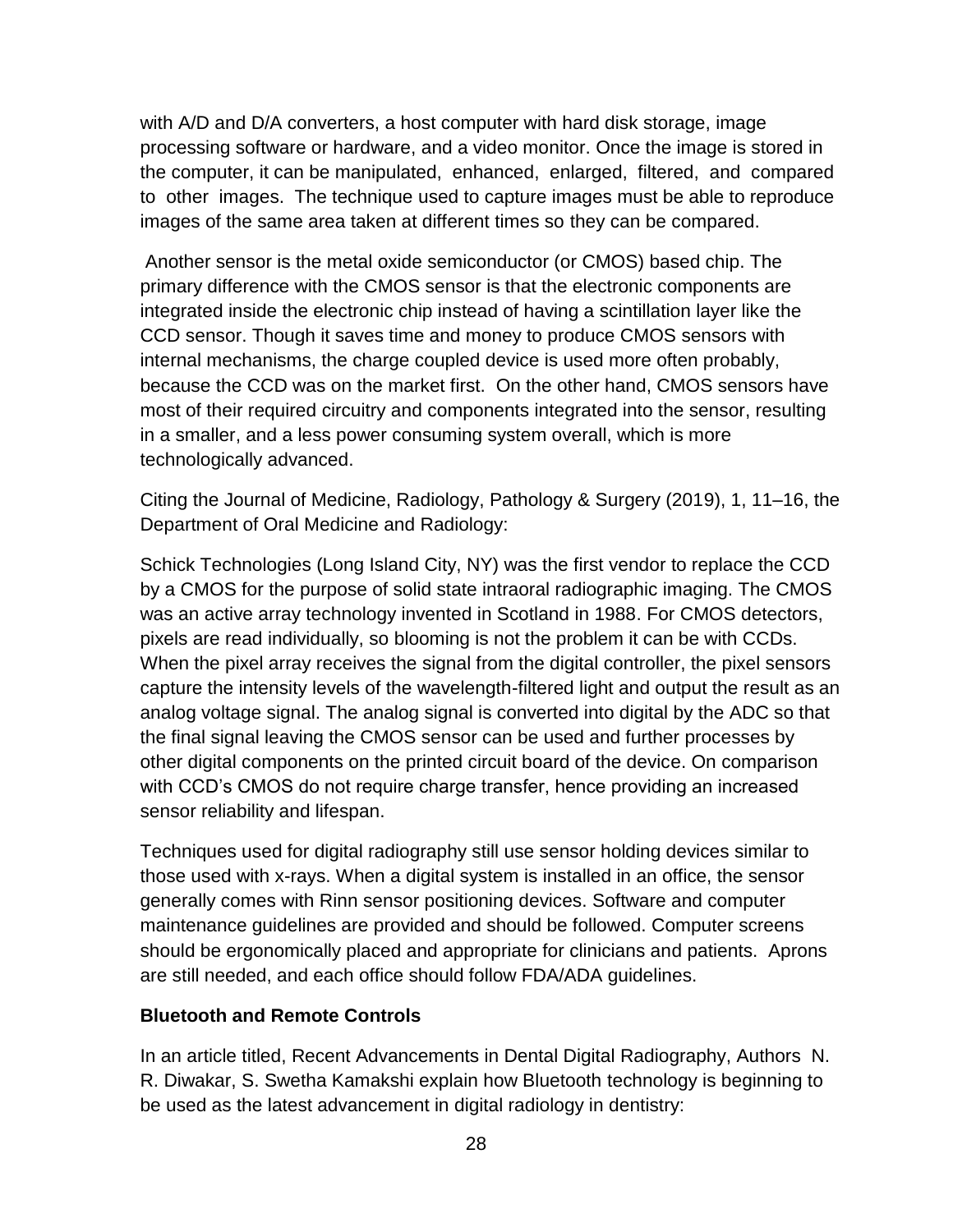"Use of Bluetooth and Remote Controls for Image Transfer Bluetooth Recent intraoral sensors in direct and semidirect digital technology use Bluetooth wireless transmission from the control module to the CPU. While the sensor is corded, Bluetooth eliminates the time, expense, and complexities of hardwiring the operatory. Sensor and control module can be easily moved among operatories, lowering equipment cost and bulky USB control boxes and other types of receivers, considerably reducing the investment to share the system among multiple treatment rooms. Bluetooth transmits image data with greater stability and consistency than any other wireless choice. Remote controls The sensors in CCD's use remote control that contains all the electronics of the sensor. The button on the remote control activates, at a distance, the acquisition interface in the imaging software. The remote control is connected to the computer with its USB 2.0 connector."

### **Infection Control**

Infection control requires using barriers between the patient and equipment. Ha rdware is sensitive to common chemical sprays used for disinfection. Preventing cross-contamination is critical with direct digital radiography systems (DDR equipment). Current manufacturers' recommendations for standard precautions are limited to the use of plastic barrier sheaths which are known to tear or leak.

One study found plastic barriers failed 40% of the time. The authors of another study found that using a latex finger cot significantly reduced leakage to no more than 6%. To minimize the potential for patient cross-contamination, the CDC recommends cleaning and disinfecting sensors with an EPA-registered intermediatelevel (tuberculocidal) disinfectant after removing barriers and before use on another patient. Because sensors and associated computer components vary by manufacturer, manufacturers should be consulted regarding specific disinfection products and procedures.

It is important to review the patient's medical history before taking radiographs. The dental practitioner must wear clean gloves and mask with each patient. Disinfect the exposure button and tube head or cover t h e m with fresh protective barriers each patient. Anything touched during procedures should be disinfected. It is important to remember that as soon as plastic covered sensor is placed in a patient's mouth, plastic and sensor are contaminated and should be handled accordingly.

When the series is complete, disassemble Rinn and remove plast barrier off of sensor with gloves on. Then assemble all contaminated instruments (including RINN) in a container and transport them to the sterilization area. After changing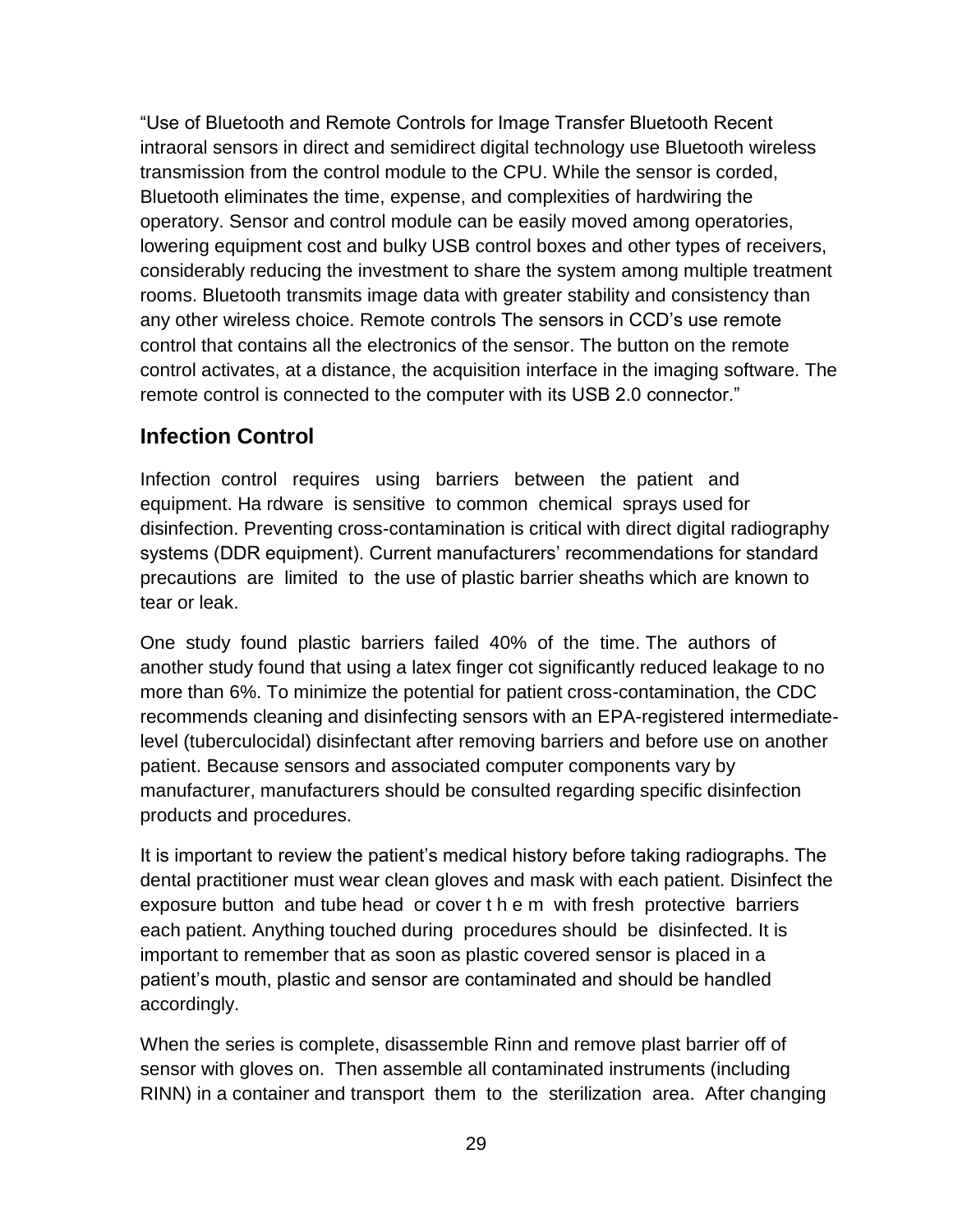gloves, wipe down sensor and cord, according to Manufacturer's instructions, while holding sensor, always, in palm of hand to protect it. Return Sensor, carefully, to office's protected place for it, ensuring cord and sensor are free from being pinched in cabinet door, drawer, or dropped.



Source: http://www.practicon.com/item/digital-x-ray-sensor-hanger-7001228/7001228

### **Patient Management**

Patients often view x-ray procedures with disdain. They may have had bad experiences, and sometimes, children are overwhelmed. Operators displaying confidence and compassion can do wonders for patient compliance.

### **Gag Reflex**

The key to control gagging is breathing through the nose, or holding the breath. When the posterior tongue blocks the throat, gagging does not occur. To position the tongue, ask the patient to open his mouth as wide as possible and then hum through the nose. If noise comes through the mouth, ask the patient to block the throat with the back of his tongue and try humming again.

Once the patient is humming through his nose with his mouth wide open, tell him to inhale through his nose with his tongue in this position. With breathing controlled this way, patients are less likely to gag. It sometimes helps to lighten the mood by asking the patient to hum a tune for a few moments while you listen and congratulate him on his fine singing voice! As long as patients remember to breathe through the nose and open wide while you insert the sensor, the gag reflex is easy to control.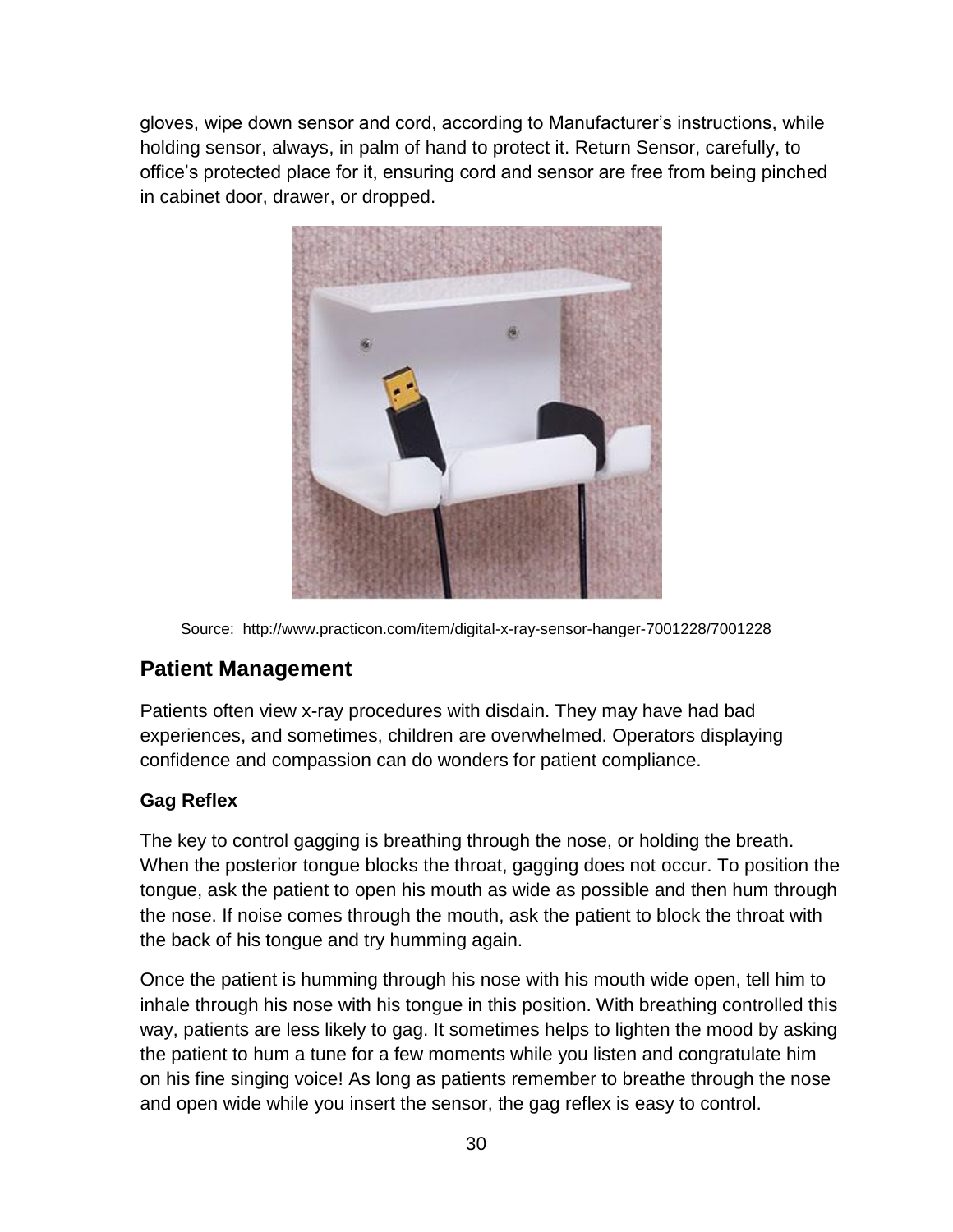Although gagging is a physical reaction, it has a psychological component as well. With patients who gag, it is best to start the series with anterior or premolar films. These are placed further forward in the mouth and are less likely to stimulate the gag reflex. This helps the patient realize they can successfully have x-rays taken.

Don't leave the sensor in the patient's mouth any longer than necessary. Set up the machine and complete all necessary tasks before placing sensor in a patient's mouth. Instruct the patient to breathe through his nose while placing sensor, and set the sensor in place, with confidence. If the patient gags, reassure him that this is common, and that you know what to do to control it.

There are mouth washes and throat lozenges available that anesthetize the mouth. Some practitioners swear by salt on the tongue, while other practitioners ask patients to concentrate on objects or pictures in the room. Tell patients to breathe through the nose. Since the gag reflex is triggered by psychological factors, ask patients to concentrate on something else.

#### **Concerned Patients**

Patients will sometimes refuse x-rays. Many do not want to be exposed to radiation. Explain that radiation risks in the dental practice are small in comparison to diagnostic benefits. Also explain that every effort is made to expose patients to the least amount of radiation possible. If a patient has recently had x-rays for medical purposes, they may not want to be exposed again. Each case will be different. If a patient still refuses x-rays, have the dentist speak to the patient. To establish your professional credibility, every effort should be made on your part to explain the situation to the patient.

Safety issues are best resolved by explaining to patients that the amount of radiation received from dental x-rays is so small, it would take 20 full series surveys (360 films in all) to equal the same amount of radiation received from normal environmental background sources over the course of one year. It may be helpful to have a printed handout available that contains this information.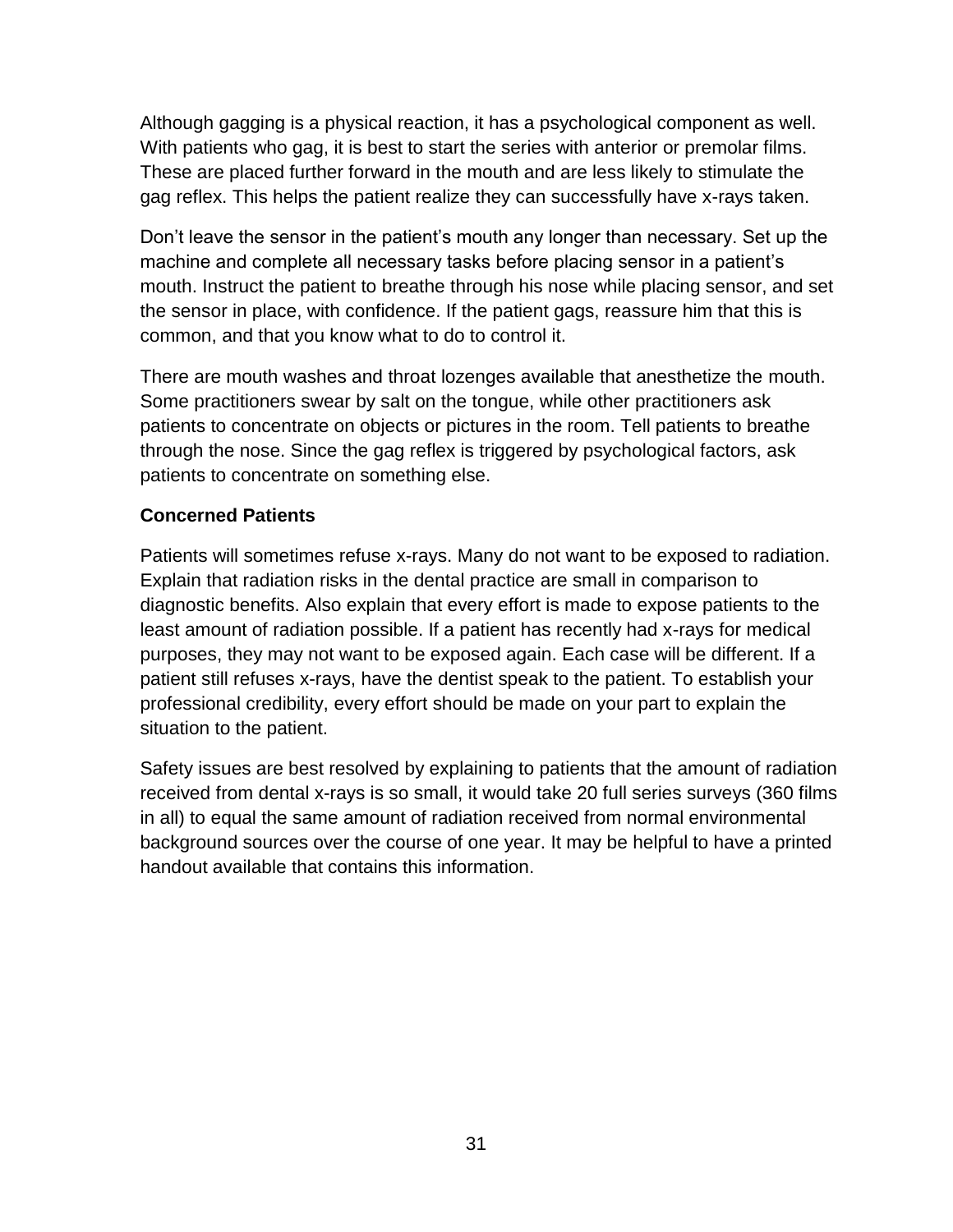A comparison chart showing radiation exposure:

| Item Dose of Radiation in Millisieverts (mSv)   |                     |  |  |  |
|-------------------------------------------------|---------------------|--|--|--|
| <b>Banana</b>                                   | 0.00001 mSv         |  |  |  |
| Dental X-ray                                    | $0.005$ mSv         |  |  |  |
| Living within 50 miles of a nuclear power plant | 0.01 (per year) mSv |  |  |  |
| A flight from New York to Los Angeles           | $0.04$ mSv          |  |  |  |
| Smoking 1 1/2 packs of cigarettes               | $0.08$ mSv          |  |  |  |
| Living at sea level                             | 0.25 (per year) mSv |  |  |  |
| Mammogram                                       | $0.3$ mS $v$        |  |  |  |
| Abdominal CT scan                               | 14 mSv              |  |  |  |
| <b>Dental</b>                                   |                     |  |  |  |
| Digital pan + 4 BWS                             | 27 Sv               |  |  |  |
| Digital FMX                                     | 60 Sv               |  |  |  |
| Film FMX                                        | 75 - 180 Sv         |  |  |  |
| Digital FMX + Digital pan                       | 74 Sv               |  |  |  |
| Film pan + Film FMX                             | 94 - 199 Sv         |  |  |  |

If a patient is pregnant, or thinks she might be pregnant, it is probably best to consult with the patient's physician before any x-rays are taken, especially if the patient is in her first trimester. If a patient thinks she might be pregnant, it is wise to postpone routine x- rays.

### **To Lead Apron or NOT to Lead Apron**

While digital radiography is known to use lower amounts of radiation than film-based models, radiation is still being generated. We also know that radiation is accumulative over time and with exposures. The radiation dose you received 10 years ago when you had that CT scan remains with you the rest of your life. Every subsequent exposure to radiation adds to that accumulated amount. Every precaution should be taken to ensure that radiation exposure is "as low as reasonably achievable," known as the ALARA principle. Most dental professionals feel that a leaded apron minimizes exposure to the abdomen and should be used when any dental radiograph is taken. Also, a leaded thyroid collar can protect the thyroid from radiation, and should also be used whenever possible. The use of a leaded thyroid collar is recommended for women of childbearing age, pregnant women, and children.

According to Dianne Glasscoe Watterson, RDH, BS, MBA, in her article titled, Lead Shield Dilemma, in the Oct 16th, 2014 RDH Magazine, many clinicians vary greatly in their lead apron beliefs and practices with the new digital technology.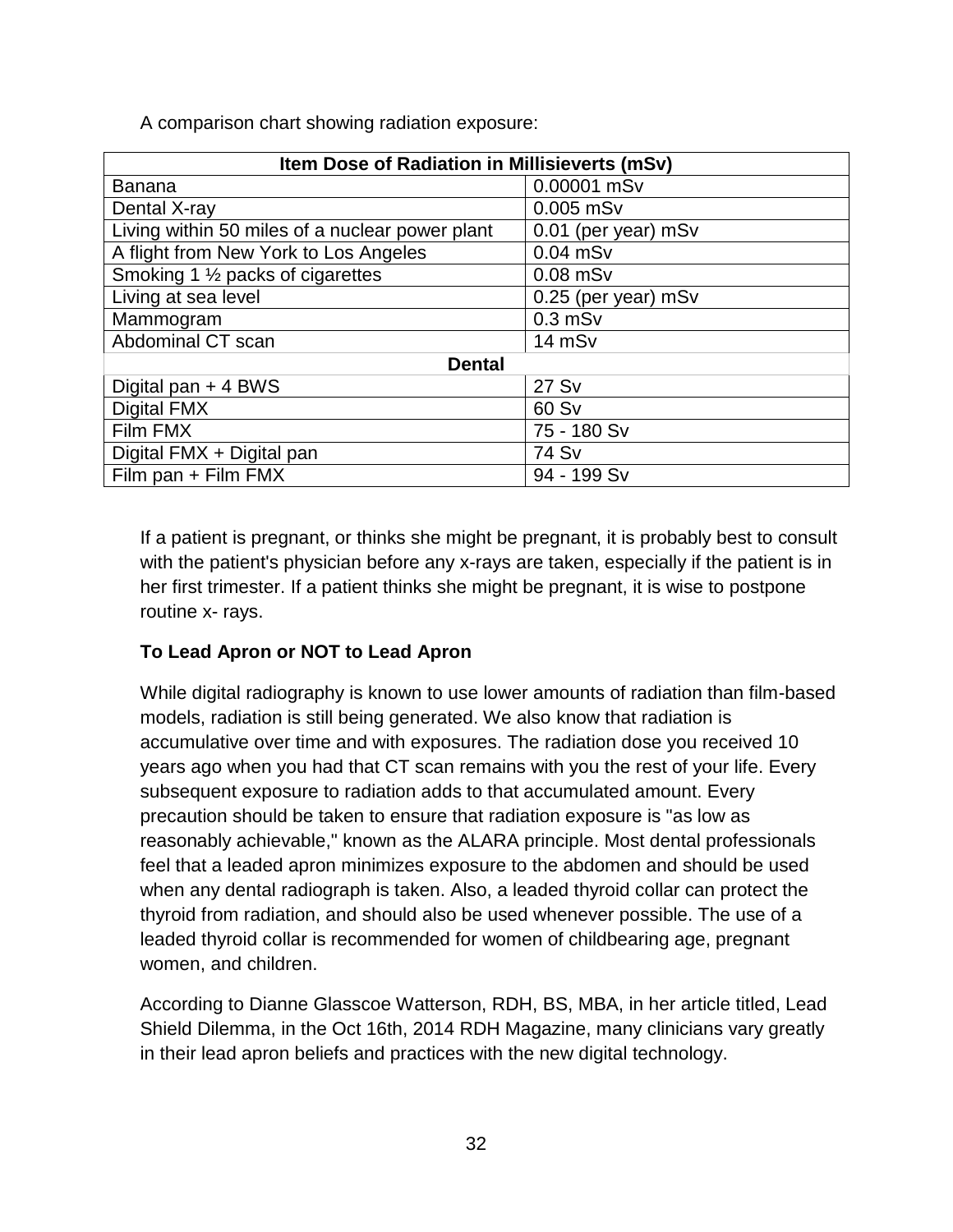The National Council on Radiation Protection & Measurements (NCRP) published a guideline for radiation protection in dentistry in 2003 titled "NCRP Report No. 145: New Dental X-ray Guidelines: Their Potential Impact on Your Dental Practice." This report stirred considerable controversy with this statement: "The use of leaded aprons on patients shall not be required if all other recommendations in this report are rigorously followed."

This statement came from the ADA: "The amount of scattered radiation striking the patient's abdomen during a properly conducted radiographic examination is negligible. The thyroid gland is more susceptible to radiation exposure during dental radiographic exams given its anatomic position, particularly in children. Protective thyroid collars and collimation substantially reduce radiation exposure to the thyroid during dental radiographic procedures. Because every precaution should be taken to minimize radiation exposure, protective thyroid collars should be used whenever possible. If all the [NCRP] recommendations for limiting radiation exposure are put into practice, the gonadal radiation dose will not be significantly affected by use of abdominal shielding. Therefore, use of abdominal shielding may not be necessary"

What are the NCRP recommendations?

- Thyroid collars should not be used on extraoral radiography (panoramic and cephalometric)
- All intraoral X-ray head collimators shall be rectangular, not circular, to minimize stray radiation.
- For film X-rays, the film speed shall be "E" or faster. D film shall no longer be used. Since Kodak no longer makes E speed film, this will mean going to F-speed or using another manufacturer's film.
- High-speed (400 or greater) rare-earth intensifying screens shall be used in extraoral films and digital systems shall employ a similar equivalent.
- For all new construction, shielding design will need to be provided by a qualified expert. Lead need not be used if proper thickness of gypsum board is used for the walls.
- Dentists must examine their patients before ordering or prescribing X-rays.
- Rigid dark room requirements, documentation and daily developer chemistry evaluation, and a quality assurance protocol manual will be required.

All dental professionals need to be aware of their particular state guidelines. For the California reader who addressed the question above, California mandates the use of the lead shield, although many experts today do not feel the use of the lead shield is necessary. However, we have to take into consideration the opinions and beliefs of our patients. Some patients would feel unsafe without the lead shield.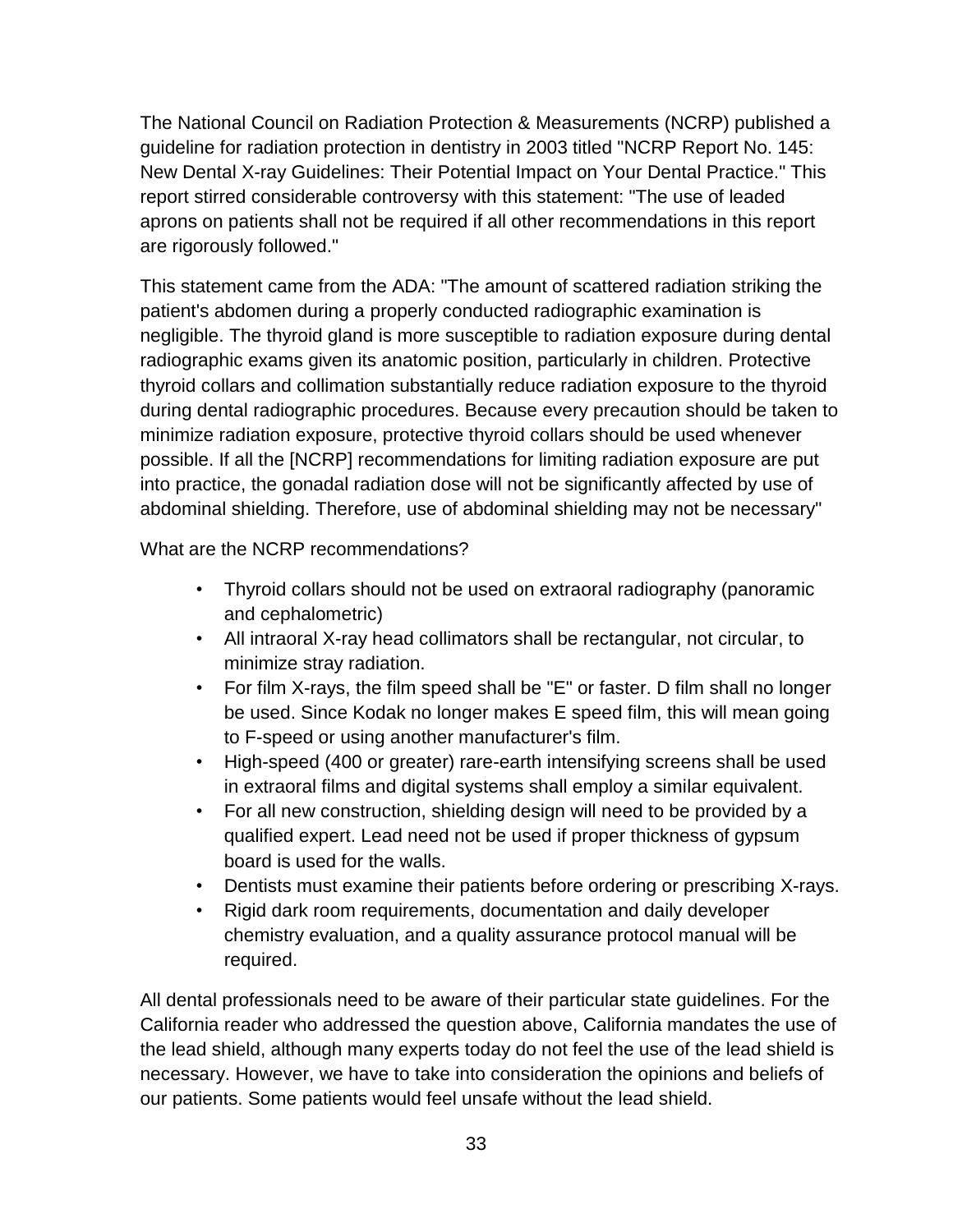#### **Informed Consent/Informed Refusal**

The patient should give documented informed consent as well as be given a full explanation of benefits and risks of radiation exposure. Patients must specifically express their permission to have x-rays taken. A written, signed consent form is the easiest way to document the patient's approval. It is also wise to have the patient sign a d o c u m e n t if they refuse recommended x-rays, as the dentist may be limited in diagnosing problems without x-rays. A signed refusal demonstrates to the patient that he is aware and responsible for limitations created by not getting x-rays.

## **Taking Quality X-Rays**

Exceptional diagnostic radiograph will contain the following characteristics:

### **Periapical Radiographs**

- The correct anatomic area should be represented.
- At least 3-4 mm (1/4 inch) of alveolar bone should be visible beyond the apex.
- The image should not be elongated or foreshortened.
- The radiograph should have acceptable density.
- The radiograph should be free of film handling or processing errors.
- The interproximal contacts should not overlap.
- There should be no cone cuts.
- The embossed (raised) dot should appear at incisal or occlusal edges.
- In a complete mouth radiograph series, the apex of each tooth should be visible at least once, preferably twice.

### **Bitewing Radiographs**

- The interproximal contacts should not be overlapped from the distal surface of the canine to the mesial surface of the third molar.
- The crowns of the maxillary and mandibular teeth should be centered in the image from top to bottom.
- The crest of the alveolar bone should be visible with no superimposition of the crowns of the adjacent teeth.
- The occlusal plane should be as horizontal as possible.

### **Common Operator Errors**

Operator errors in sensor placement and tube head angulation often result in undiagnostic x-rays which are useless to the dentist and must be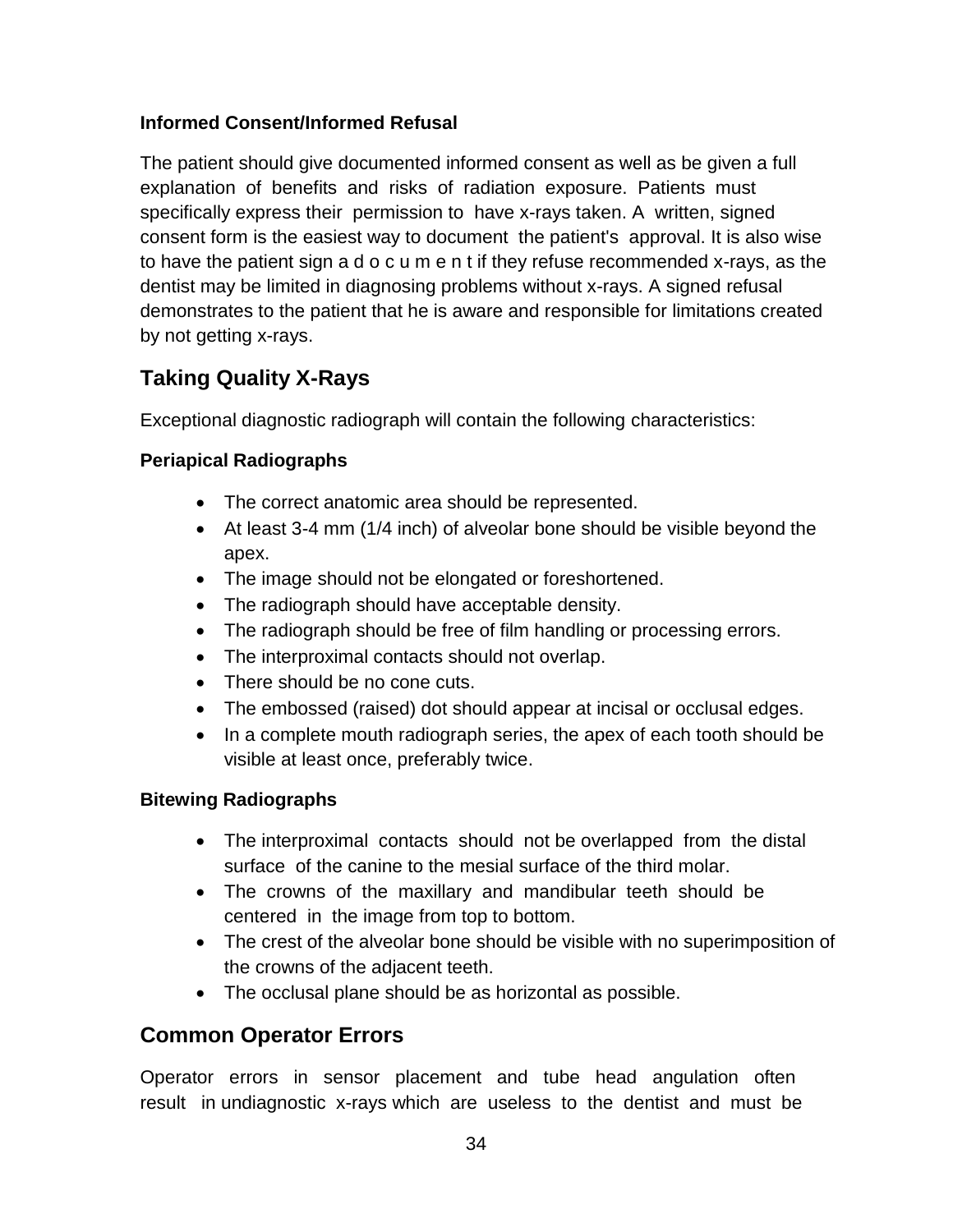retaken. Every effort should be taken to minimize the following errors as each retake exposes the patient to more radiation.

#### Sensor Placement

- In all premolar views, the distal of the cuspid is visible.
- All molar views should contain the third molar region even if the tooth is not present in the mouth.
- When focusing on a specific tooth, it should be centered on the sensor.
- Sensor must be placed high enough in the palate or low enough in the floor of the mouth to clearly show the apex of the tooth in question and three to four mm of bone.
- It may be beneficial to use a cushion, such as Edge-Ease™, around the sensor's edge, especially if a patient has tori, either along the mandible or in the mid-palatal region.

#### **Tube Head Angulation**

Errors in tube head angulation are common. When using an instrument, make sure the tube head is aligned correctly, parallel with the indicator rod, and is aligned with the ring ( if using a Rinn apparatus). If not using a Rinn, the beam should be parallel to the bitewing tab, or at an angle that splits the difference between the angulation of the sensor and the angulation of the tooth. Sensor positioning devices are helpful and when used correctly, they generally produce satisfactory results.

When a patient's anatomy gets in the way, it is best to bisect the angle. For example, if the patient has a shallow palate, and the instrument will not allow sensor to be placed parallel to the long axis of the tooth, bisect the angle to avoid foreshortening. Overlapping is another common angulation error. If the cone is not perpendicular to the sensor, the contacts will be overlapped. Due to the curve of the arch, some areas will likely overlap. It is better to take two adult-sized sensor images: Take one in a premolar view and take one in a molar view separately so all contacts will be open.

Cone cutting is another common error. This happens because the operator positions the cone too distally (mesial cone cuts are the most frequent kind). The image will be cone cut when the tube head is not covering the whole area of the sensor. The best way to avoid this is to look at the sensor in the patient's mouth and aim the cone head directly toward the sensor instead of guessing from extra-oral landmarks.

Ask the patient to grin wide so you can see down the buccal corridor (the area between the buccal surfaces of the teeth and the buccal mucosa). This will make it much easier to aim the cone. If the patient moves, the sensor's alignment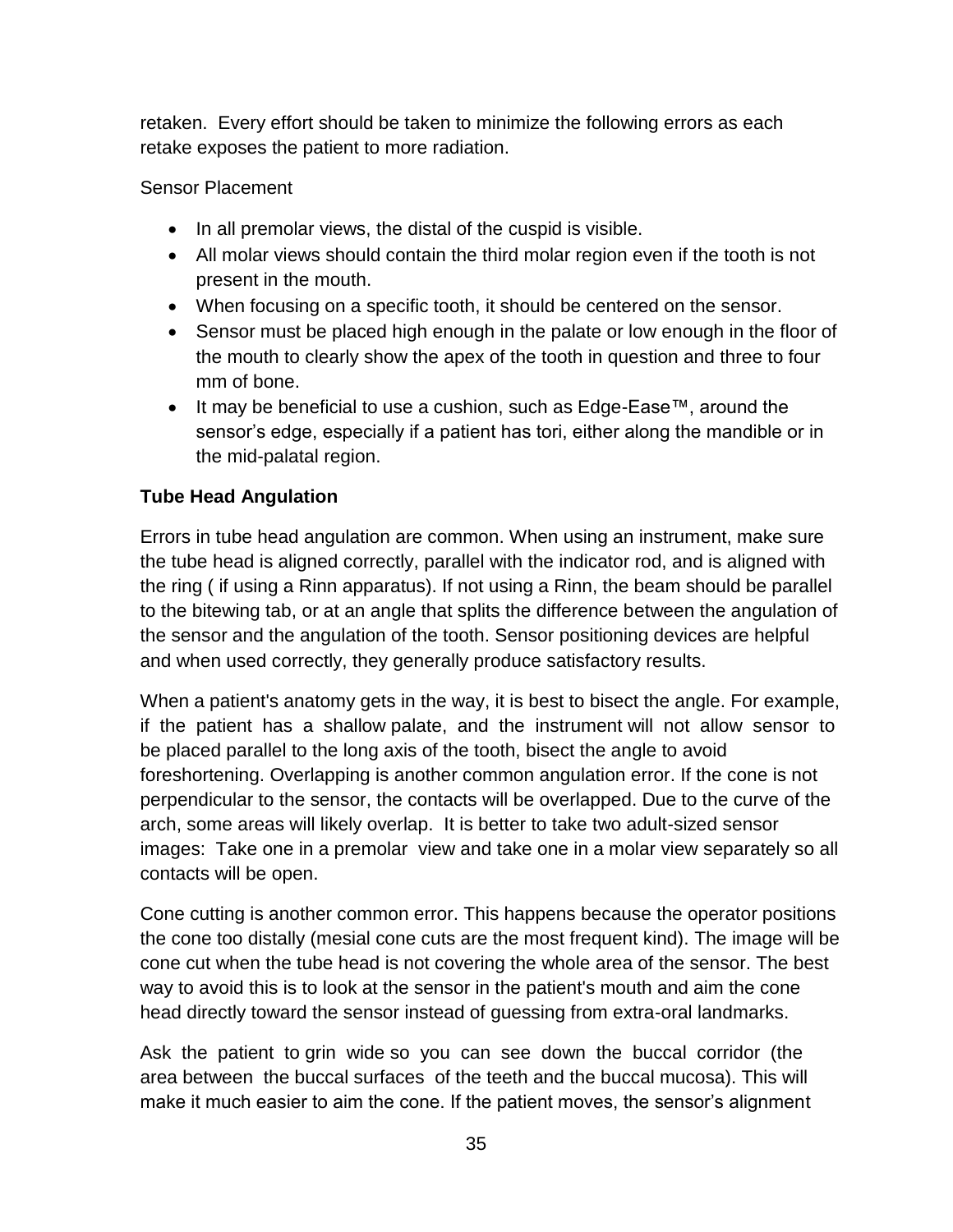within the cone diameter will be affected. Watch the patient as you expose x-rays.

## **Conclusion**

This course is intended for dental staff members interested in reviewing radiology. Understanding general shadow casting principles, principles of parallax, and the Clark Shift helps practitioners take expert, diagnostic x-rays and will save patients from unnecessary radiation exposure. Once you learn these techniques, such as bisecting the angle, you will consistently take quality radiographs. Since many dental offices are becoming paperless, understanding digital radiographic systems is not only advantageous and useful knowledge for practitioners but it is becoming required.

### **References**

American Dental Association (ADA) Protocals for Taking Patient Radiographs, accessed online December, 2019.

Burgess, Jeff DDS, MSD; Arlen D Meyers, MD, MBA. "Digital Dental Radiography" http://emedicine.medscape.com/ Updated Feb 10th, 2016. Accessed December, 2019.

Diwakar NR, Kamakshi SS. Recent advancements in dental digital radiography. J Med Radiol Pathol Surg 2015;1:11-16.

Journal of Medicine, Radiology, Pathology & Surgery (2015), 1, 11–16.

National Council on Radiation Protection & Measurements (NCRP), Guideline for Radiation Protection in Dentistry: "NCRP Report No. 145: *New Dental X-ray Guidelines: Their Potential Impact on Your Dental Practice*." 2019.

Washington State Department of Health (WA DOH), Whole Body Radiation, accessed online December, 2019.

Watterson, Dianne G. "Lead Shield Dilemma." RDH Magazine, Volume 34. Issue 10 (2014): Web. Article accessed December, 2019.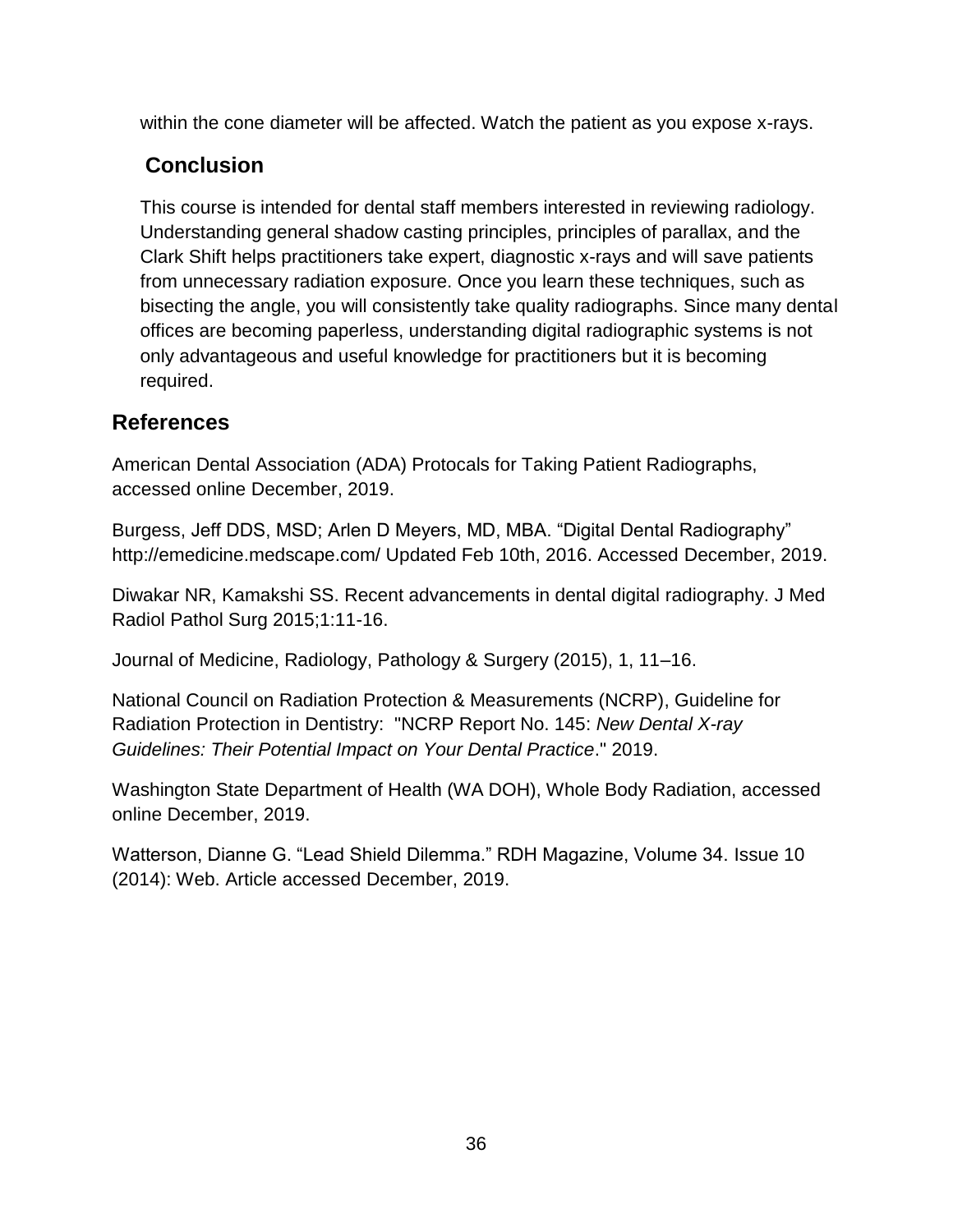### **Essential Tips for Dental Radiographers Test**

- 1. Misangulation of the \_\_\_\_\_\_\_\_ causes overlap, obscuring incipient caries:
	- a. Teeth
	- b. Patient's head
	- c. X-ray beam
	- d. None of the above
- 2. The three elements to keep in optimum alignment in order to achieve a good diagnostic x-ray:
	- a. Floor of the mouth, sensor, teeth
	- b. Palate, teeth, x-ray beam
	- c. Source, teeth, sensor
- 3. The principle behind bisecting the angle is to:
	- a. Split the difference between the angle of the tooth and the angle of the sensor lining up the beam at that imaginary point
	- b. Line up the x-ray beam at an imaginary point between t h e floor of the mouth and teeth
	- c. Achieve a diagnostic x-ray as sensor and teeth are unable to be parallel to one another for whatever reason
	- d. A and C
- 4. What are some concerns of implementing digital x-rays?
	- a. Initial cost is significant
	- b. Patients are exposed to more radiation
	- c. Concerns with fraud and manipulation of image
	- d. All of the above.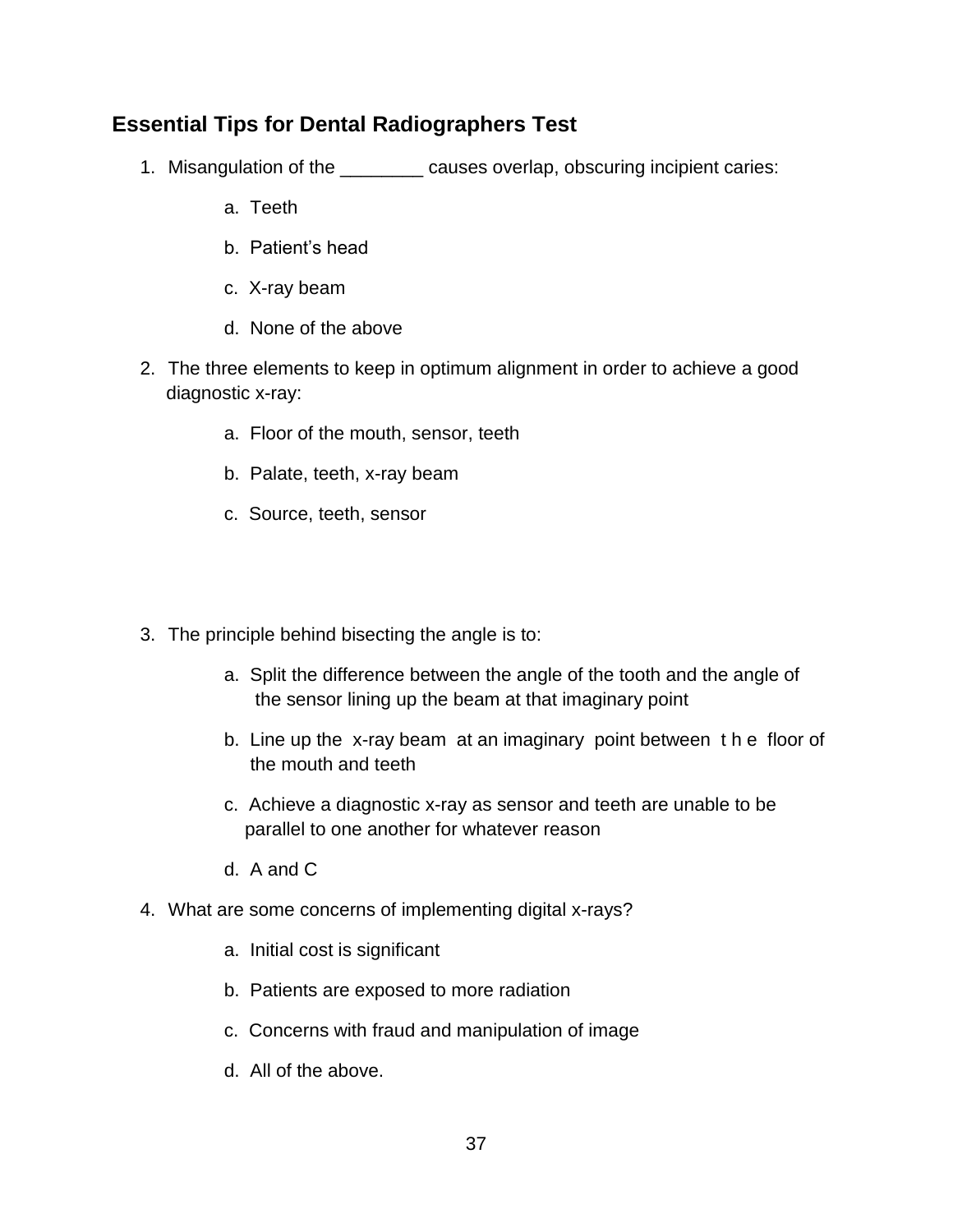- e. A and C
- 5. The following statement/s are true regarding patient's consent and x-rays:
	- a. The patient should give documented informed consent as well as be given a full explanation of benefits and risks of radiation exposure
	- b. A written, signed, consent form is the easiest way to document the patient's approval
	- c. A signed refusal demonstrates to the patient that he is aware and responsible for limitations created by not getting x-ray
	- d. All of the above

- 6. The following are FALSE regarding digital radiography:
	- a. Even in pregnant patients and children, thyroid collars are no longer recommended per The National Council on Radiation Protection & Measurements (NCRP)
	- b. Digital sensors are more rigid but less sharp on the edges vs film
	- c. There is LESS radiation exposure using digital sensor vs film
	- d. Blue-tooth capabilities are now being used in digital radiography
- 7. The CDC recommends disinfecting digital sensors with an EPA-registered disinfectant after removing the disposable barrier.
	- a. True
	- b. False
- 8. Exceptional diagnostic x-rays have the following qualities:
	- a. The occlusal plane should be as vertical as possible in the x-rays